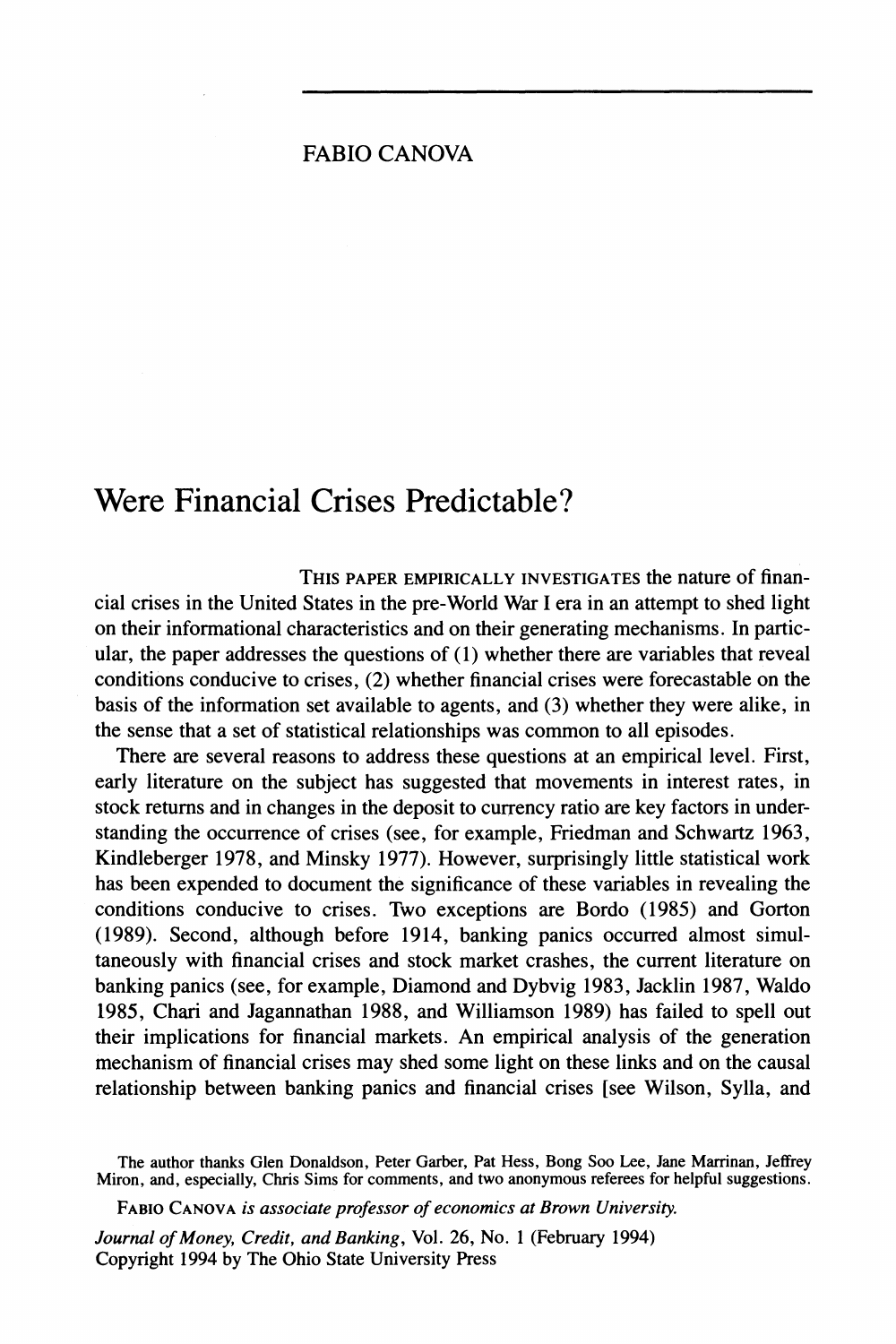**Jones (1990) for an attempt in this direction]. Third, although crises have been described as "unsettling but not especially surprising, they were expected to happen**  every so often; the real question was when" (Wilson, Sylla, and Jones 1990), the **question of the predictability of financial crises has never been explicitly investigated. One reason for the lack of empirical work in this area is that in most recent theories panics are generated through sequential liquidity constraints and selffulfilling expectations. Therefore they offer little guidance on the choice of leading indicators for crises and impose very weak restrictions on the joint behavior of macroeconomic and financial variables both before and during crisis periods.** 

**The questions of the significance of certain variables in revealing conditions conducive to crises and of the predictability of financial crises are important because past experience may help us understand the 1987 stock market crash and the recent savings-and-loans crisis and indicate whether agents could have avoided wealth losses using selected variables and simple forecasting rules.** 

**Since the earlier literature on financial crises pointed out their tendency to occur in seasons when the money market was tight (see, for example, Jevons 1884, Palgrave Inglis 1910, Sprague 1910) or at the peak of the business cycle (see, for example, Mitchell 1913, Fisher 1933, or Minsky 1977), one forecasting device is a model including simple seasonal or cyclical indicators. This model can also provide formal evidence on the long-standing, but never formally tested belief that financial crises had a recurrent and/or quasi-periodic nature (see, for example, Miron 1986).** 

**In addition to models including seasonal and cyclical indicators the paper examines the performance of several other theory-based forecasting specifications. Contrary to existing work in the area (see, for example, Calomiris and Gorton 1991), the paper uses out-of-sample criteria to compare the forecasting ability of various specifications and to judge the relevance of results. The conclusions of the paper are as follows: there are variables that are significant in explaining the economic conditions conducive to crises (the money supply, the volume of excess cash reserves of New York banks, stock returns, and the volatilities of stock returns and of the domestic interest rate spread). In addition, I find that the probability of crises is explained by seasonal indicators but that business cycle events have little effects on the probability of crises. Despite these in-sample findings, the out-of-sample forecasting ability of all the models examined is poor. The only exception is a model that uses volatility measures of financial aggregates as independent variables which predicts the occurrence of two crises (1884 and 1901) with 50 percent or more proba**bility. Finally, since different crises had different degrees of predictability, the **results also suggest that crises were not all statistically alike and that their generation mechanisms differed.** 

The paper is organized in five sections. The next section presents a brief historical **account of the events, the hypotheses concerning the trigger mechanisms for crises and a list of variables that theories have suggested as leading indicators for financial crises. Section 2 describes the data. Section 3 presents the definition of a crisis and discusses alternative definitions existing in the literature. Section 4 introduces the**  econometric techniques and discusses the results. Conclusions appear in section 5.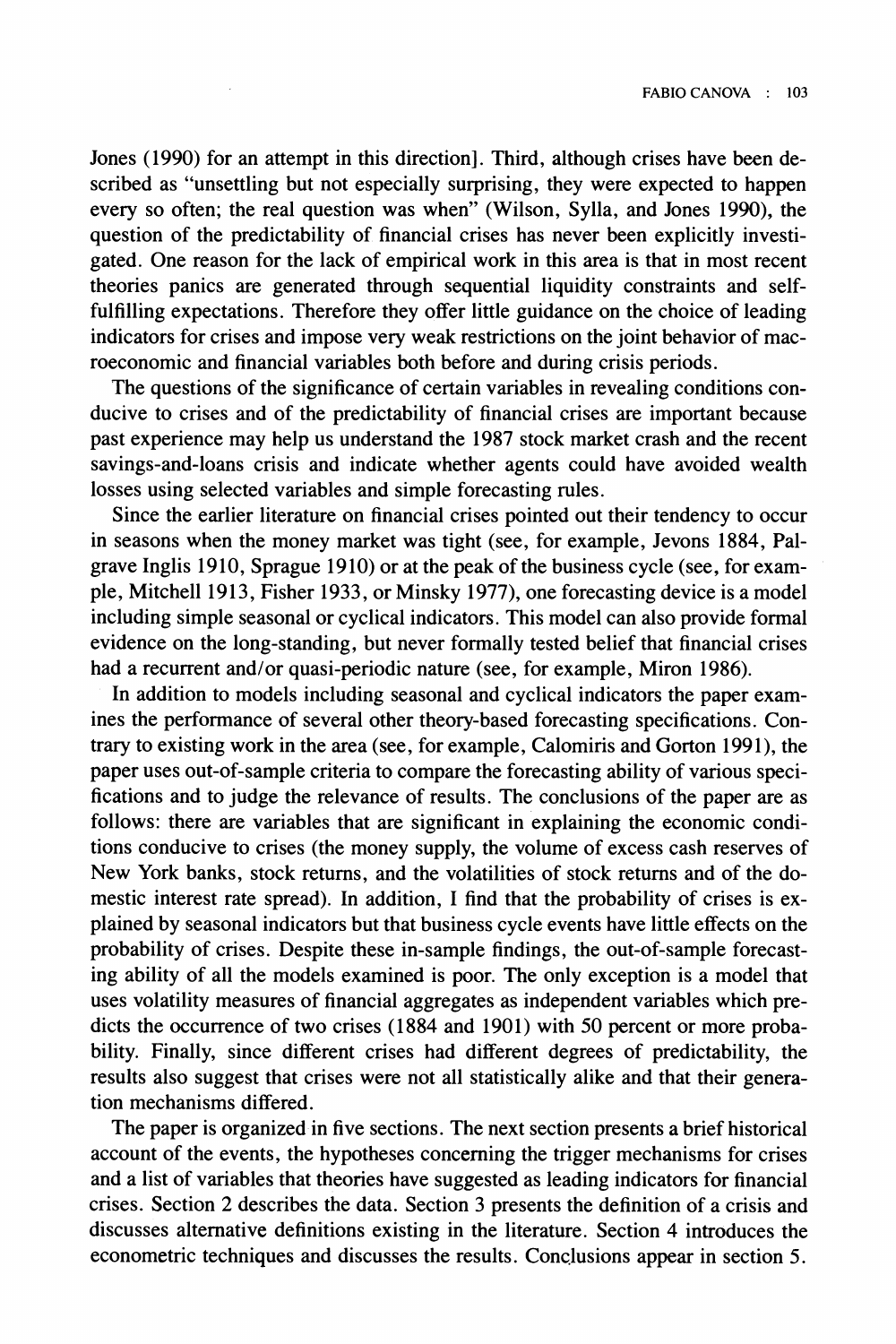### **1. SOME HISTORICAL EVIDENCE AND THE HYPOTHESES**

**During the National Banking Era several financial crises occurred in the United States. All episodes were characterized by skyrocketing interest rates, a precipitous decline in asset prices, increased bankruptcy and insolvency rates, substantial drops in the total stock of money in circulation, and a breakdown of the allocation mechanism of financial capital.** 

**Several hypotheses have been advanced to explain this recurrent pattern of events. The most popular explanation in the earliest literature focused on the seasonal cycle in agriculture in conjunction with the pyramidal structure of bank reserves during the National Banking era and the absence of a lender of last resort (and the consequent inelastic supply of currency in the short run) (see, for example, Kemmerer 1910, Andrew 1907). The chain leading to a crisis was typically thought to start when some event caused agents to demand liquidity in excess of their normal cash flow. As depositors pressured illiquid local banks, these rural intermediaries withdrew reserve funds from city banks and New York reserve banks, who in turn called in outstanding loans, liquidated marketable assets or borrowed from abroad. Stock market brokers, whose loans were called in, sold their collateralized securities in the market, usually for a loss, or attempted to obtain cash from domestic and foreign sources. These effects combined to generate situations of acute financial stringency in the money market which, every so often, degenerated into crises.** 

**The economy was thought to be more prone to crises at planting and harvesting times when the money market was seasonally stringent. Since the supply of currency was inelastic in the short run, unusually strong seasonal pressure in the money market made stock market crashes and bank runs more likely to happen. Chari (1989) attempts to provide a link between this "seasonal" approach and modern theory of banking panics a la Diamond and Dybvig by identifying exceptional seasonal demand for currency as the mechanism triggering self-fulfilling bank runs. This explanation of the historical facts also predicted that the recurrent pattern would disappear if liquidity shortages were eliminated. Many authors have credited the Fed with alleviating the probability of crises by inducing seasonal elasticity in monetary aggregates [Miron (1986) and Barro (1989) are the most recent examples; see Clark (1986) for an opposite view].** 

**Sprague (1910) and Dewald (1972) accept the chain of events previously described but point to the unwillingness of New York banks to perform Central Bank functions as the primary catalyst for crises. Using approximate rules of thumb, New York banks often stopped paying out cash whenever their reserves fells below 25 percent of their liabilities. This fraction, which was set as an approximate target by the Clearing House Association, was well above any European Central Bank stan**dard and was viewed by banks and the public as an irreducible minimum, not a **resource to be used for emergencies (see Sprague, p. 135). It was this conservative attitude of New York banks, rather than an unexpectedly high demand of funds from farming regions, that was thought to be primarily responsible for precipitating situations of monetary stringencies into crises and runs.**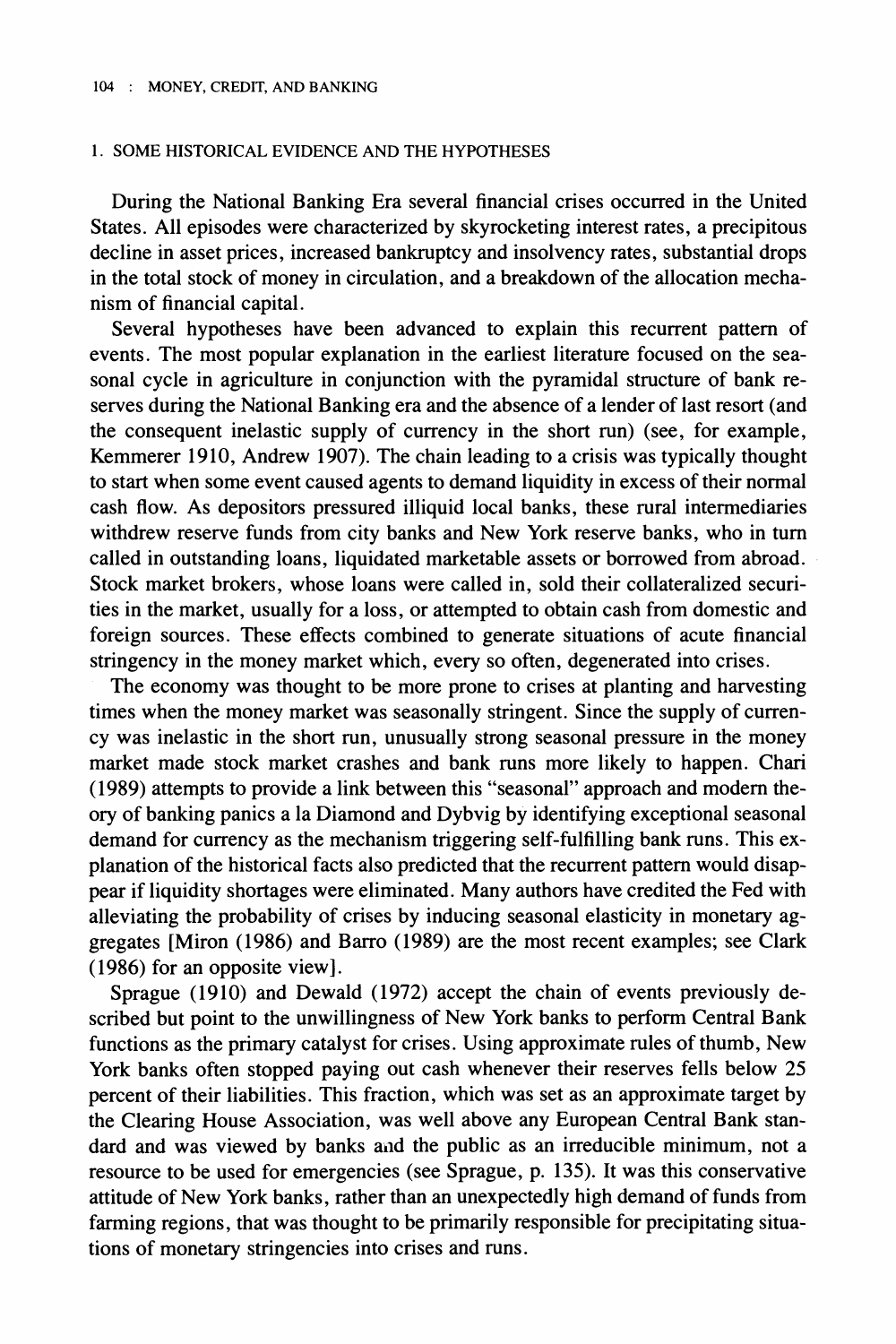**Jevons (1884, p. 8) presents a related but independent argument. He claims that unexpected events occurring in conjunction with a predictable seasonal pattern in financial variables strained the system to such an extent that public confidence in the banking system waned. This argument seems particularly well suited to explain the European and Canadian experiences where the presence of a Central Bank providing a seasonally elastic supply of currency was not sufficient to prevent the explosion of financial crises. Canova (1991) shows that Jevons' hypothesis also has some merit in accounting for crises in the United States. I find that unexpected changes in the world arena often produced a disruption of the regular (seasonal) flow of specie and credits to the United States from Europe and that these disruptions preceded by a few months and were statistically prior to the explosion of many crises. I interpret the decreased occurrence of financial crises in the post-1914 era as the result of the Fed standing ready to provide liquidity to the system at times when international markets failed to do so.** 

**Several other authors (see, for example, Juglar and Thom 1915, Morgenstern 1959, and Bordo 1985) also noted the tendency of financial crises to have an international dimension with many crises in the United States preceded by very stringent money market conditions or crises in Europe. In addition, Sprague, Friedman and Schwartz, and Lauck (1907) have pointed out that foreign sales of American securities and increases in the discount rate charged by the Bank of England both played crucial roles in inducing abnormal gold outflows immediately prior to the 1890, 1893, 1907, and 1914 crises. Although each crisis had its country-specific features, international interest rate parity failed to hold in the months preceding the explosion of a crisis in the United States.** 

**A second theory, developed in the works of Mitchell (1913), Fisher (1933), Minsky (1977), and Kindleberger (1978), views financial crises as endogenous to the economic process and sees them appearing at the peak of the expansion phase of the business cycle. According to this theory, the financial environment becomes fragile toward the end of a business cycle expansion because firms have difficulties meeting their debt payment commitment as a result of a decline in business profits (see Mitchell 1913, pp. 39-48); firms rely on debt to finance capital investments and on speculative schemes to increase expected profits; and there exist excessively optimistic expectations about the future of the economy (see, for example, Minsky 1977, pp. 139-46).** 

**The firms' increased demand for funds to meet payments on debts is typically met by an increase in the outstanding amount of commercial loans. A crisis explodes when the deterioration of the financial position of several firms and their reduced outlook for future profitability cause creditors to reevaluate the amount of credit to be issued, to refuse to extend additional credit and, in the extreme, to actively seek the liquidation of existing outstanding loans. The inability of firms to refinance debt forces them to liquidate assets and induces a multiplicative contraction in business profits. When this distress selling is widespread, asset markets crash and bankruptcies ensue.** 

**Early proponents of this theory all indicate the presence of a psychological ele-**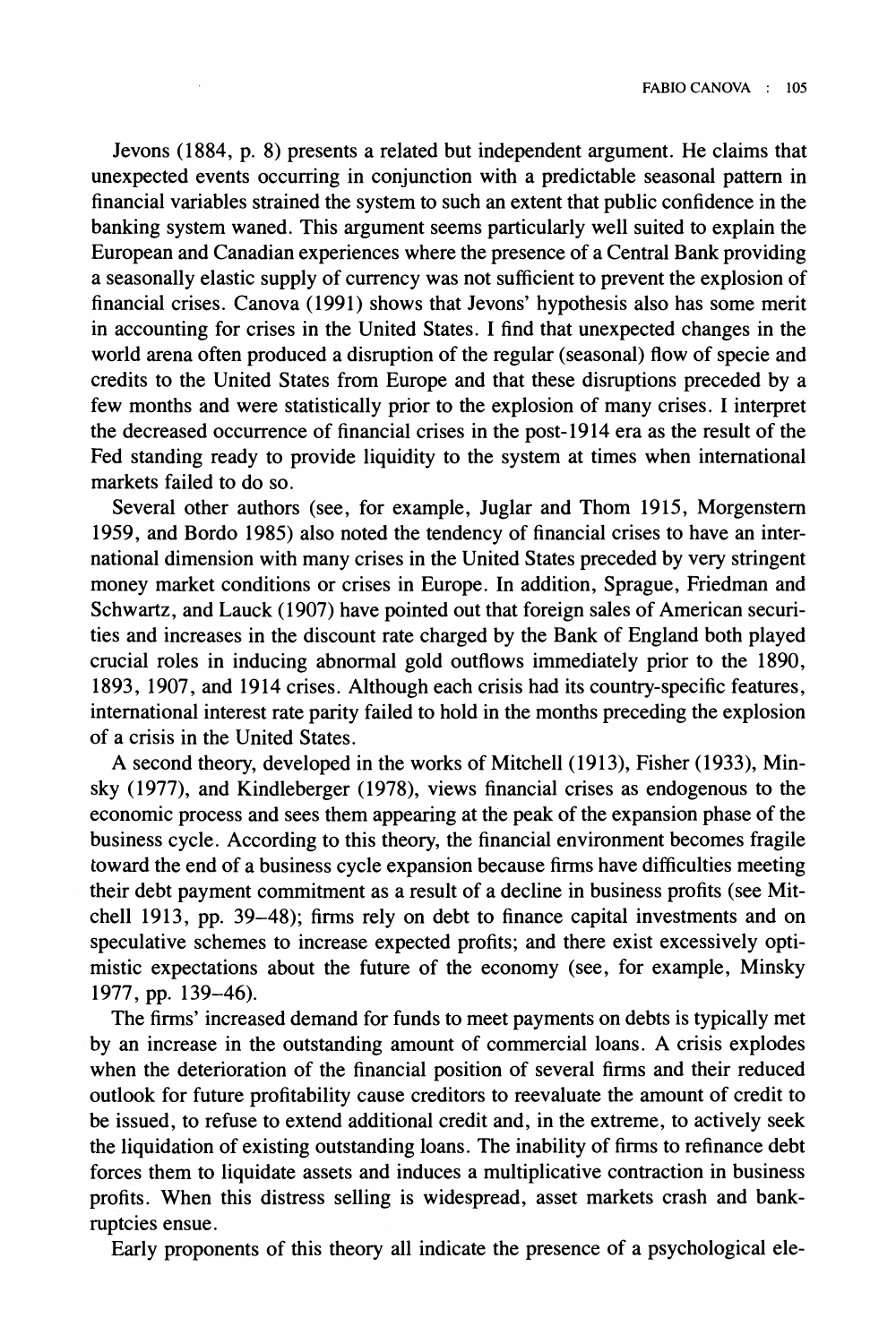**ment associated with financial crises (a sudden panic developing from the scramble for liquidity) but they do not agree on its timing. For example, Mitchell sees a panic arising when the process of liquidation of outstanding credit reaches weak links of the system and the bankruptcy of large enterprises spreads unreasonable alarm. Minsky sees a panic appearing after asset prices have sharply dropped. Others identify the scramble with the intense demand for money to meet payments arising from an abrupt cessation of credit. All authors, however, seem to concur that the abnormal decrease in bank deposits associated with a run follows the appearance of a crisis rather than precedes it.** 

**The process of learning about a shift in the underlying distribution of possible outcomes repeatedly appeared in early writings (see New York Press (1857, p. 1), and Thom and Thom (1915, p. 2)), and is at the heart of the explanation of crises provided in Meltzer (1982) and by the modern asymmetric information theory of panics (see, for example, Calomiris and Gorton 1991). The basic idea of the latter (see, for example, Chari and Jagannathan 1988 or Gorton 1989) is that in an environment with asymmetric information, a particular class of agents (bank depositors or banks themselves) may receive information leading them to reassess the risk of their investments without knowing which particular economic unit is most likely to be affected by the news. A phase of credit crunch by banks serves the positive effect of their monitoring firm managers to sort out who is insolvent and who is not. Similarly, a banking panic serves to monitor bank performance when banks are involved in the production of nonmarketable assets which are difficult to value. In both cases, the rational revision of beliefs occurs after new information accrues to agents in the economy. However, since only negative shocks are likely to start this revision process, implicit in this hypothesis is the idea that agents react asymmetrically over the business cycle making credit crunches (or bank panics) more likely to occur around the end of an expansion or the beginning of a contraction.** 

**The third theory presented by Friedman and Schwartz (1963, p. 311) and Cagan (1960, p. 226) emphasizes the role of contractions in the money stock in triggering a forced liquidation of assets by commercial banks. They claim that runs on banks and the inability to expand the stock of money sufficiently to compensate for the drop in**  bank reserves greatly intensified contractions and set off crises. The nonbanking **public's switch from deposits to currency was thought to be the result of either a prior contraction in the money stock or of a change in the public's confidence in**  banks' ability to convert deposits into currency.<sup>1</sup> The forced liquidations of banks' **assets produced severe drops in asset prices, raised interest rates, and threatened banks' solvency. When this process was accompanied by the failure of prominent financial institutions or railroads, confidence plunged even further transforming a stringency into a crisis. Since the volume of deposits converted into currency and the demand for liquidity was large especially at planting and harvesting times and when (negative) shocks changed the perception of the riskiness of bank deposits, this theory also implies that financial crises were more likely to occur during the** 

**1. Although it is never explicit in the work of Friedman and Schwartz, Calomiris and Gorton (1991) suggest that real shocks may be the cause of the erosion of public's trust in the banking system.**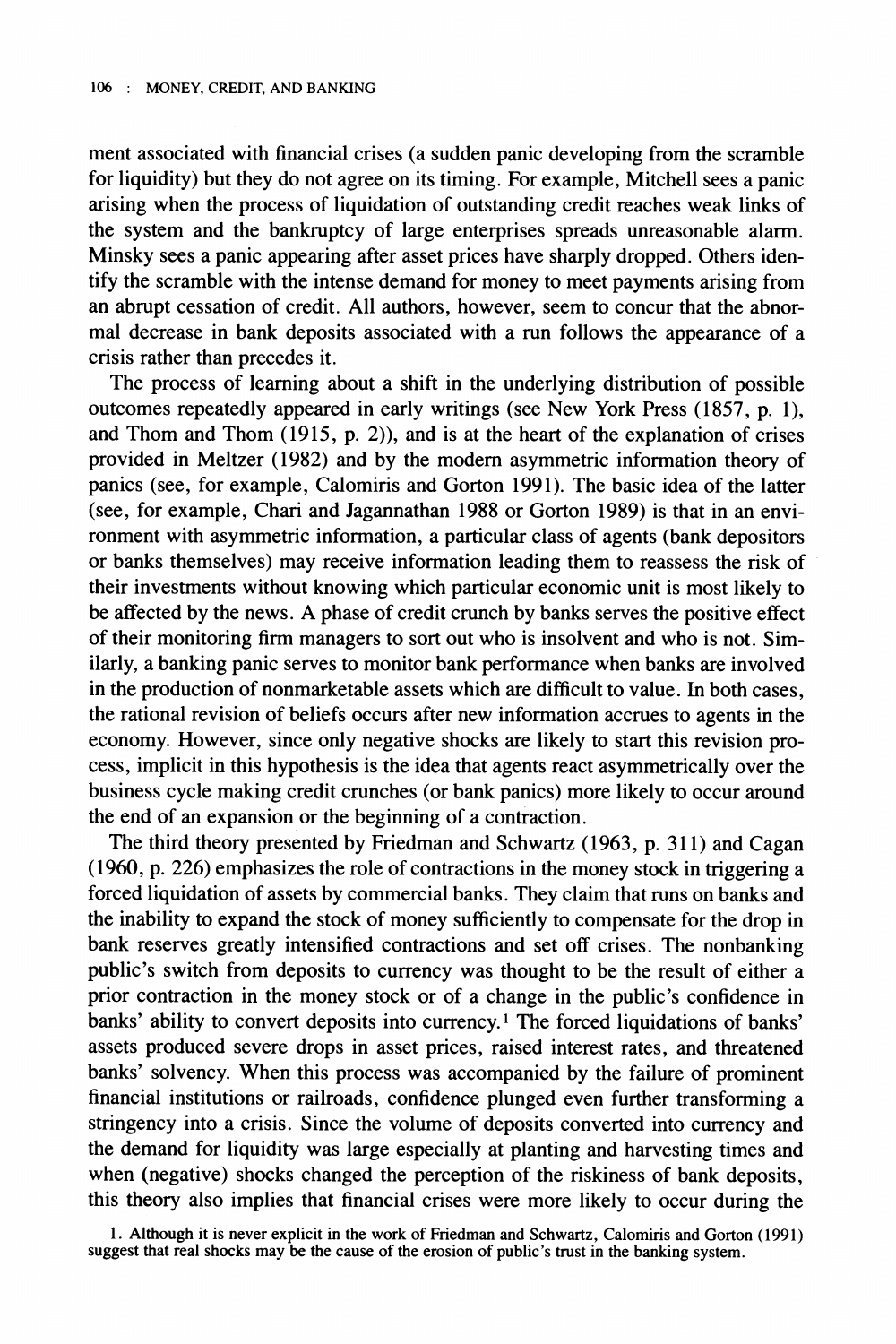**agricultural cycle and during business cycle contractions. However, contrary to the previous two explanations, this theory attributes a special causal role to banking panics in the generation of financial crises.** 

**Finally, a recent hypothesis proposed by Wilson, Sylla, and Jones ( 1990) and partially examined by Schwert (1989) suggests a connection between stock market volatility and crises where stock market crashes precede and induce banking panics and recessions. Their line of argument is that because of a bubble, volatility in the stock market is higher than normal and the demand for credit to finance stock speculation soars, pushing short-term interest rates up. Stock speculation is unrelated to fundamentals and builds its momentum in the steady rise of stock prices. When the bubble bursts or runs against other constraints and when the insolvency of those banks that finance the speculation becomes publicly known, the call rate skyrockets, security prices tumble and banks are run. Thus, it is the breakdown of the allocation mechanism of financial capital that causes contractions in business activities and leads to a recession.** 

**Each of the four theories presented has implications for the timing of the occurrence of a crisis. According to the seasonal-based theory of crises, the probability of a crisis was high either (i) when the number of bank clearings was seasonally high or the level of excess reserves relative to the 25 percent boundary in New York banks was seasonally low, or (ii) when unexpected shocks (domestic or international) occurred in conjunction with a regular seasonal drain of currency out of New**  York. An indicator of unexpected shocks in the system is the size of unexpected **declines in excess reserves of New York banks. An indicator of the importance of international factors in generating domestic crises is the spread between short-term**  interest rates in the United States and in England. A large negative excess reserve **shock or a large negative spread at times when seasonal demand for currency was high would make crises more likely to occur.** 

**The credit-business cycle theory, on the other hand, suggests that a high degree of leverage combined with low business profits or a large spread between domestic short-term and long-term interest rates should unveil a situation when the probability of crises was high. In its modern version it suggests that cyclical indicators should help to discern when crises are more likely to occur. The monetary theory of crises predicts that contractions (both expected and unexpected) in the money stock as well as unexpected drops in the deposit-to-currency (D/C) ratio reveal economic conditions conducive to crises. Finally, the bubble theory of crises indicates that abnormal volatility in stock returns occurring in conjunction with high volatility in the spread between short-term and long-term interest rates is a leading indicator for situations of high probability of crises.** 

**Since all these variables belonged to agents' information set, they should have been able to determine when the probability of crises was high. In addition, those hypotheses that indicate that crises are more likely to occur during a particular phase of the seasonal or the business cycle suggest that a high probability of crisis must be**  predictable on the basis of seasonal or cyclical indicators. Finally, if the same gener**ating mechanism was at work in each episode, no crisis should be better predicted**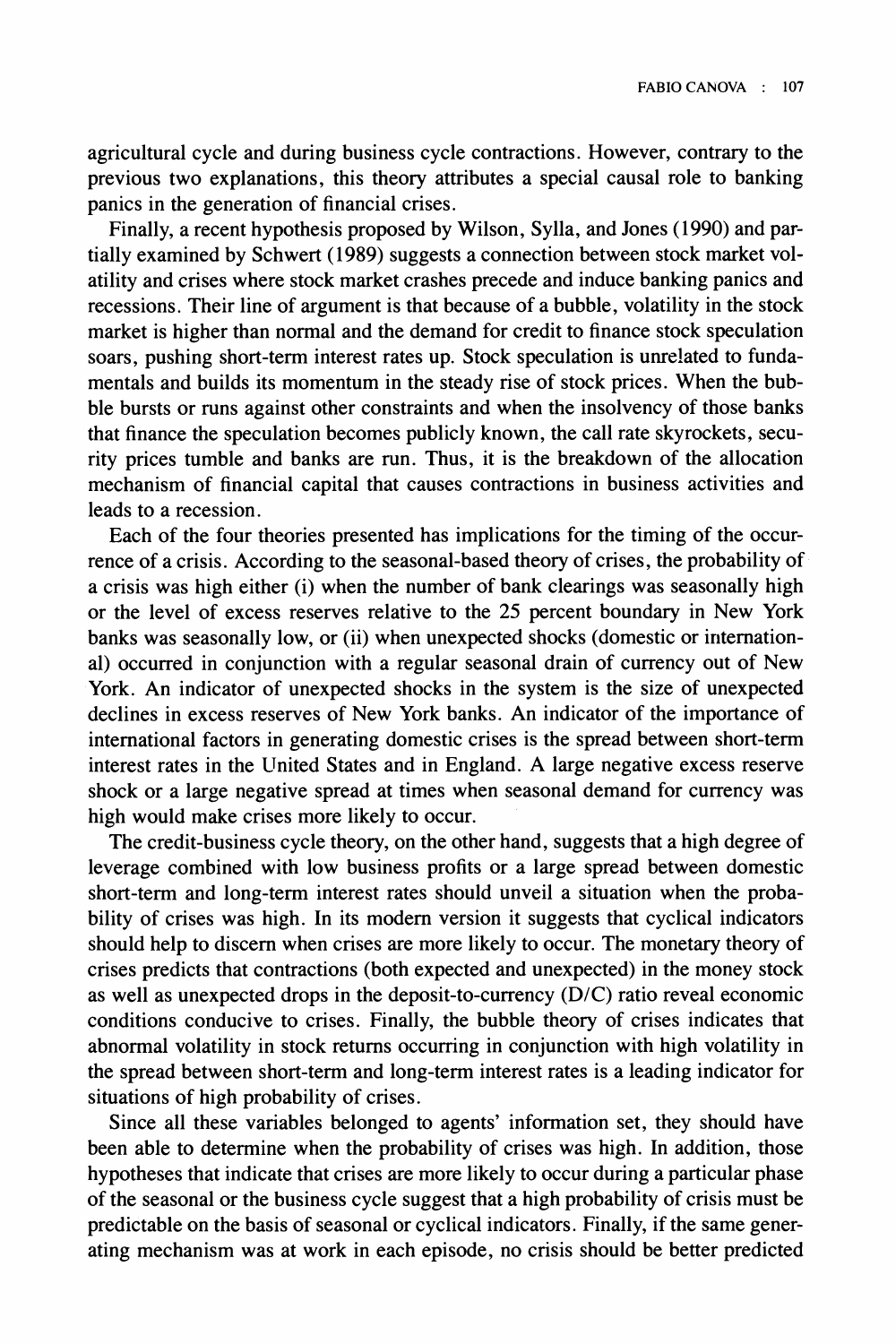**than the others using the available information. The rest of the paper is devoted to verifying all these conjectures.** 

#### **2. THE DATA**

**The data available for the National Banking Era (1864-1914) is heterogeneous and less than satisfactory in several respects. First, most financial series measure monthly averages, or averages over the last week of the month or even averages of the high and low for a month. This creates aggregation problems similar to those discussed by Working (1960). Second, the monetary aggregates reported in the traditional sources undergo substantial definitional changes over the period under consideration. Third, many variables that could be used to gauge the state of "fundamentals" or of the business cycle are available only at a quarterly or yearly frequency (for example, the business failure series). Therefore, determining the merits of the credit-business cycle theory, in particular, requires the use of debatable proxy . . . ndlcators.** 

**I have compiled monthly series, attempting to assemble the highest quality data available under the same definition. I chose a monthly frequency for two reasons. First, monthly data are continuously available for the 1880-1914 period. Second, a month is not too large a time span when compared with the length of a typical crisis. Also, because the quality of the data deteriorates substantially before 1880, I decided to concentrate the analysis on the 1880-1914 period.** 

**U.S. interest rate data is taken from Macaulay (1938) and measures monthly averages of daily figures. The call money rate is the renewal rate at the NYSE desk and refers to loans made for an indefinite period of time subject to recalls with twentyfour-hours notice and requiring collateral to be deposited at the bank issuing the loan. Since renewal rates tend to be less volatile than the new rates, this series is not necessarily a good indicator of the true market conditions. The bond rate measures monthly averages of daily rates for an index of high-quality debt instruments with maturities of twenty years or more. The bonds included in the index and their maturities vary over time but the high quality of the instruments remains throughout the sample. The commercial paper rate is the average rate on "choice 60-90-day twoname paper" and pertains to high quality short-term promissory notes.2 Data on pig iron production, used here as a proxy for cyclical indicators, also comes from Macaulay and measures daily averages in thousands of gross tons.** 

**There are several sources for stock price data. Macaulay provides monthly averages of daily figures for the index number of the prices of railroad stocks weighted by the number of shares outstanding at the beginning of the year. However, the stock market data he reports for the period 1914,8- 1914,11 is dubious because the stock market was closed during that period. Cowles (1939) provides a monthly average of the high and low of a value-weighted index of the prices of all stocks actively traded on the New York Stock Exchange and monthly averages of value-weighted** 

**<sup>2.</sup> The commercial rate is not very indicative of the conditions existing during crises because that market was completely inactive when crises occurred. However, the flattening or the reversal of the yield curve in the months preceding a crisis may have provided useful information.**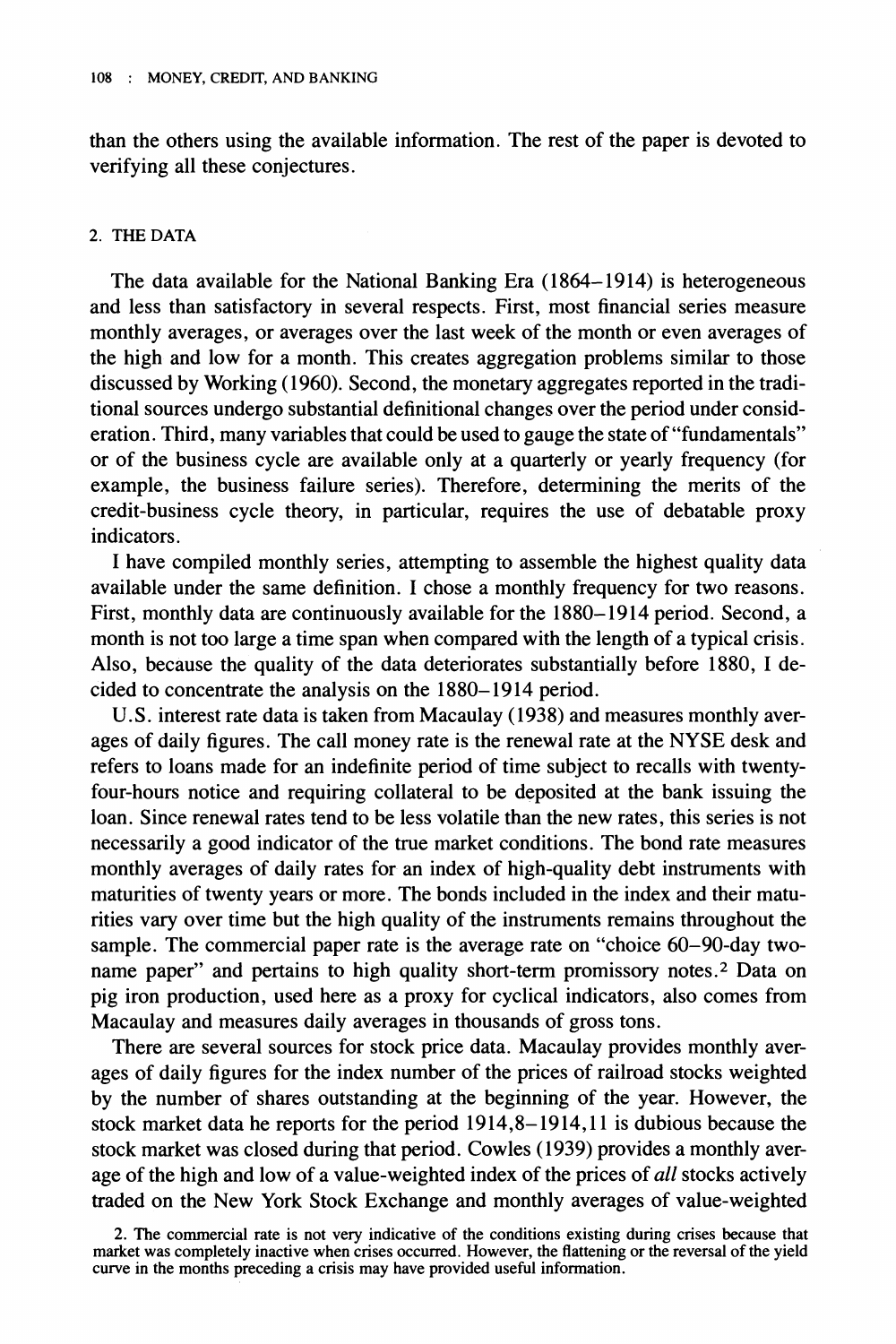**sectorial price indices (including railroad, industrial, and steel stocks). Finally, Dow Jones provides a daily price-weighted index of stock prices from 1889 to 1915. Data from 1889 to 1895 includes eighteen railroads and two industrial stocks, while data after 1895 reports the average price of twenty railroad stocks. I sampled Dow Jones data at the end of the month to construct the corresponding monthly series. Dow Jones also provides a daily series on the trading volume of the New York Stock Exchange. However, since this series starts only in 1897, it cannot be used to gauge the volatility of the market in the earlier periods.** 

**Additional information on the performance of individual stocks included in various indices and on the state of fundamentals in the economy is hard to obtain. Priceearning ratios, dividends, and profits of the firms are available only at a yearly frequency. The only indicators of the profitability of firms that are available at a monthly frequency are the "Yield Expectations" series constructed by Cowles. These series measure the expected annual income (estimated each month) per dollar of security value for various market portfolios. The expected annual income is computed as the product of the quantity of stock outstanding and four times the quarterly rate last declared, unless the corporation announced that a change in the rate was going to be made or extra dividends were going to be paid, in which case the rate was adjusted accordingly.** 

**Time series for useful banking variables can also be found in Macaulay. He reports the daily averages of the number of bank clearings in and outside New York City. To construct time series for the end-of-the-month amount of vault cash, deposits, loans and discounts of New York banks I resorted to issues of The Commercial and Financial Chronicle and of The Banker's Magazine.** 

**Averages over the month of high-powered money (HPM) in circulation are taken from various issues of the Reports to the Comptroller of the Currency and integrated, when missing, with those appearing in Andrew (1910). The HPM series used here measures the amount of currency in circulation and includes gold coins and certificates, silver coins and certificates, Treasury and U.S. notes, currency certificates, and subsidiary silver outside the Treasury.** 

**Since data for the U.K. call rate is available only for the period 1889-1908, the foreign interest rate series used here is a mixture of the call money rate (1889- 1908) and of the market rate for overnight loans charged by discount brokers' banks in London (1909-1914). The bias introduced in the late part of the sample by this splicing procedure is likely to be small in practice because both rates are of a very short-term nature and both are used in financing callable loans. The sources of the data are Palgrave Inglis (1910) up to 1908 and Goodhart (1972) afterwards. Since the data refer to the quoted rate at the first Friday of each month, I lagged the series one period to construct a measure of international interest rate spread.** 

#### **3. A DEFINITION OF CRISIS**

**A crucial step in examining the questions posed in the introduction is the provision of an appropriate definition of a crisis and the construction of a reasonable time**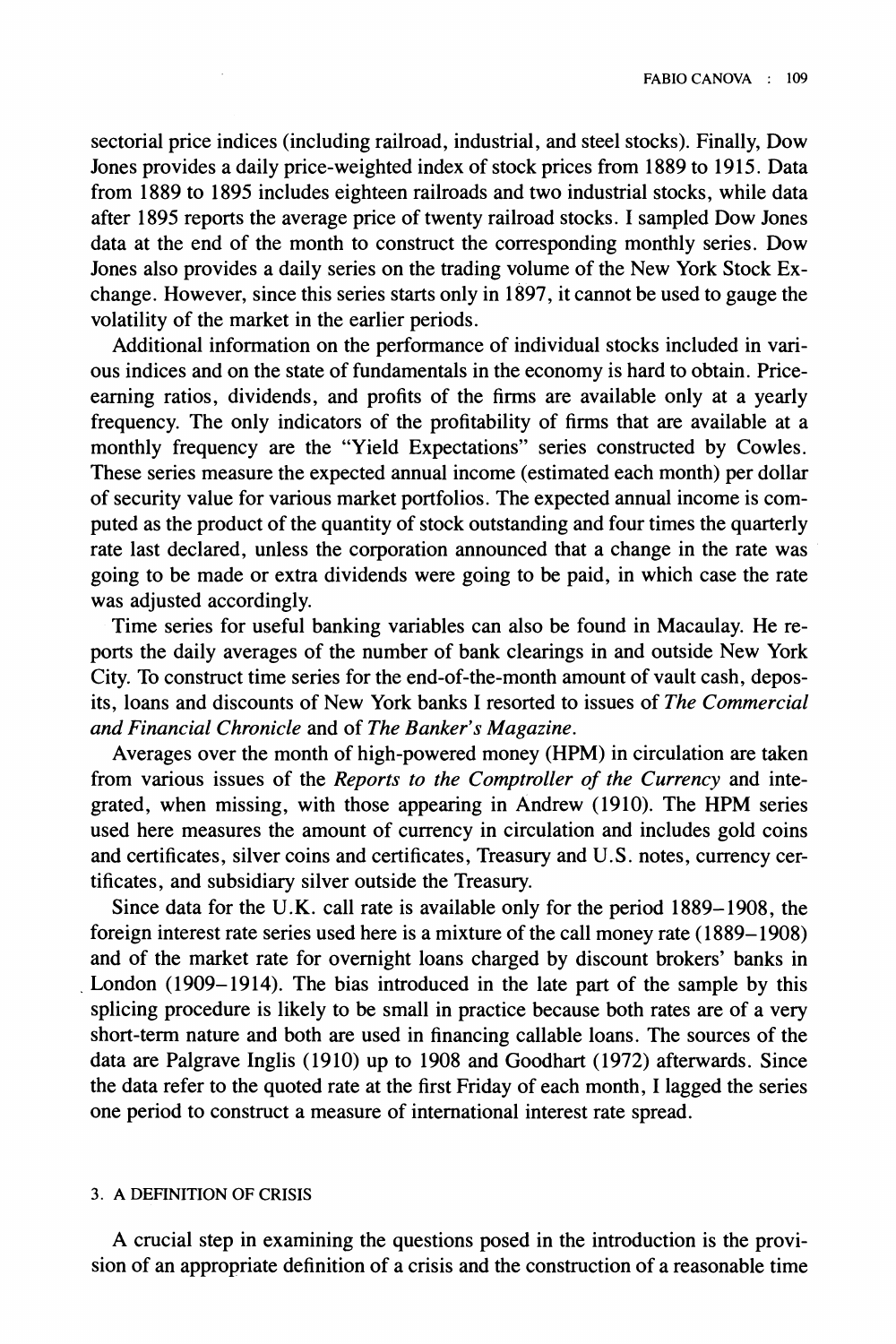**series characterizing the events. Although there seems to be a broad consensus on the general features of crises, interested authors have emphasized different aspects**  of the phenomena. Mitchell (1913), for example, defines financial crises as the pro**cess of intense liquidation of credit. For Friedman and Schwartz (1963) a financial crisis is a situation where banks are forced to sell assets at a loss to replenish reserves; for Fisher (1933) and Minsky (1977) a financial crisis is a sharp decline in stock prices following the forced sale of assets by overindebted firms; for Sprague (1910) and Dewald (1972) a crisis is identified with the suspension of the convertibility of deposits into currency. In general there need not be any coincidence between these various phenomena, but for the pre-1914 experience in the United States stock market crashes and liquidity crunches all occurred simultaneously with bank runs and in some of these episodes convertibility was suspended. Therefore, by adopting Jevons' (1884, p. 8) definition of crisis as "a rapid rise in the rate of discount, a sudden flood of bankruptcies, and a fall in consols [prices], followed by a rise," we cover the largest possible set of occurrences when abnormal disturbances hit financial markets.3 According to this definition, the U.S. economy experienced eight crises for the 1880-1914 period, approximately one every four years. The starting dates for these events differ depending on the source. Kemmerer (1910) reports 1884,6; 1890,9; 1893,5; 1899,12; 1901,5; 1903,3; 1907,10 (plus 1914,8). Friedman and Schwartz have a slightly different chronology with the first three crises starting a month before or after Kemmerer's.** 

**There are two reasons for these chronological differences. First, some crises lasted more than a month and the literature disagrees on the events precipitating crises. Second, some crises occurred between two months and it is difficult to pin down the starting date. To avoid spurious results due to a misspecification of starting dates, I generate two dummy series and examine the evidence with each of them. In**  the first (denoted by  $y_1$ ), I assign a one to the month when a crisis starts according to the earliest data reported and a zero otherwise. In the other (denoted by  $y_{2t}$ ), I assign **a one to the months when a crises was in progress and a zero otherwise. The two series differ primarily in the 1907 and 1914 episodes, since these crises lasted three and five months, respectively.** 

**There is also some disagreement on which episode should really be considered a crisis. Sprague (1910), for example, lists only the 1893, the 1907, and the 1914 episodes as crises and catalogs the others as minor panics. Schwert (1989) adds the stringency of 1896,12 to the above list of crises. Even though a threat of bank runs developed (see Sprague 1910), no unusual event actually disturbed the functioning of financial and money markets at this date. Finally, Gorton (1989), Calomiris and Gorton (1991), and others have concentrated attention on those crises where the convertibility of deposits into currency was suspended (that is, 1884, 1890, 1893,**  1907) or threatened (1896). While this could be appropriate in testing theories of **banking panics, it is somewhat restrictive here. Banking panics and the associated** 

**<sup>3.</sup> This definition of a crisis is recurrent in the early chronicles and in current work on financial crises (see, for example, Lauck 1907, Juglar and Thom 1915, and Eichengreen and Portes 1987).**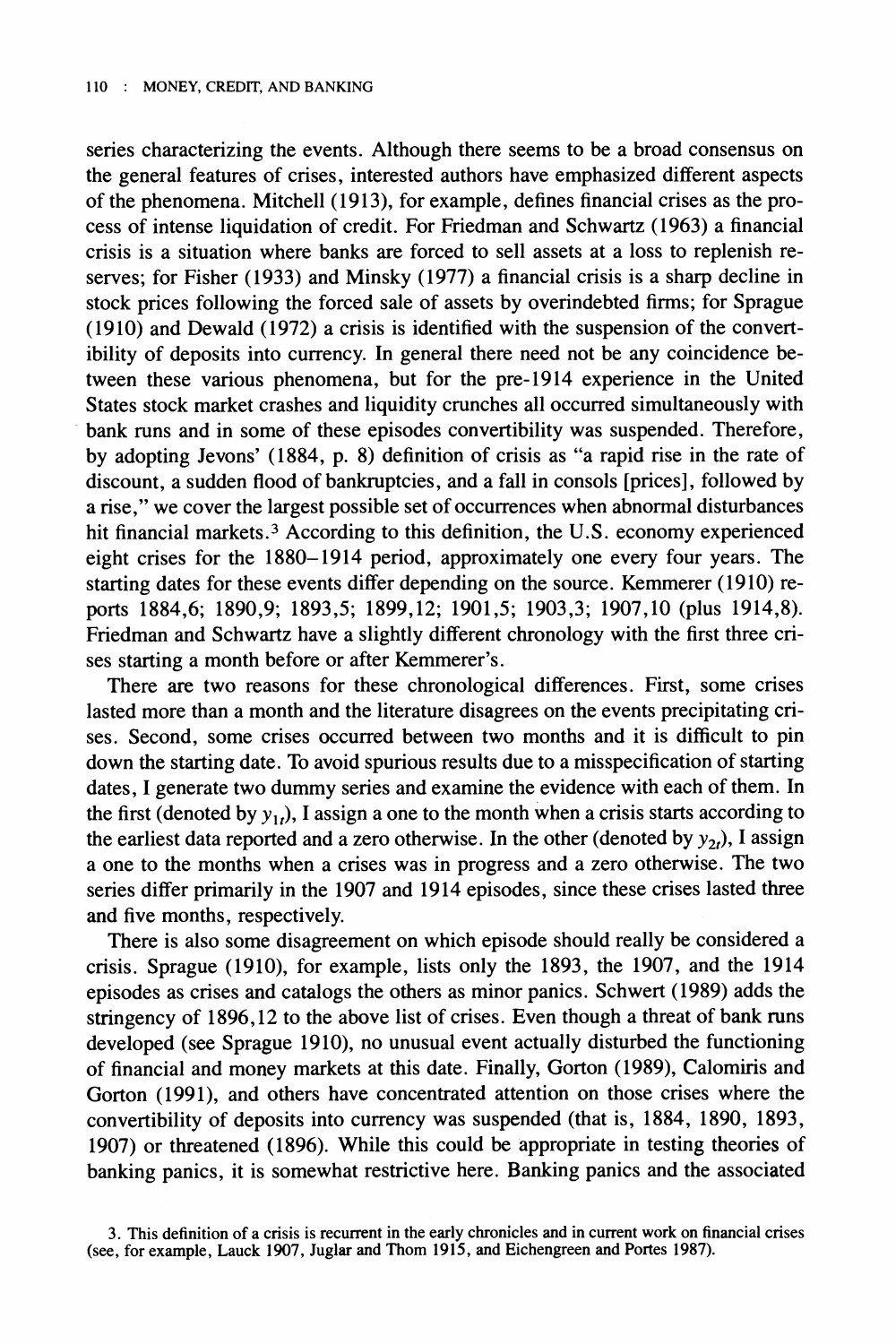**suspension of convertibility are important components of financial crises, but they are neither the sole determinant nor the unique object of an analysis designed to predict periods of turmoil in financial markets. However, it turns out that none of the results I present here depends on which taxonomy is used. Therefore the selection of which episode is a relatively minor issue when compared with the choice of starting dates.** 

#### **4. THE ECONOMETRIC PROCEDURE AND THE RESULTS**

**To examine the predictability of crises I evaluate the performance of probit models of the form:** 

$$
Pr(y_{it} = 1 | x_t, \beta_t) = F(x_t, \beta_t)
$$

where  $x_t$  is a set of explanatory variables belonging to the information set of agents at t-1,  $\beta_t$  is a vector of free parameters to be estimated, F is the cumulative normal distribution function and  $y_{it}$  is the dummy crisis series,  $i = 1,2; 0 \le t \le T$ . Estimates for the  $\beta_i$ s are found by recursively maximizing the log likelihood function

$$
L_{t} = \sum_{\{y_{ij} = 1, j \le t\}} F(x_{j} \beta_{j}) + \sum_{\{y_{ij} = 0, j \le t\}} [1 - F(x_{j} \beta_{j})]
$$
(1)

**for each t. Recursive estimates are used here because they mimic the estimates that agents could have obtained at each t if the probit technique were available to them. The "in-sample" fit of each model is formally assessed with a Wald test for the joint significance of all the coefficients. Their forecasting ability is evaluated using six statistics (Brier quadratic probability score (QPS), a global calibration statistic (GBS), the average likelihood statistic (AL), the number of incorrect cases (INCOR-RECT), and type I and II errors and a plot of the estimated recursive probability of**  the event that actually occurred, that is, a plot of  $w_{it} = Pr[y_{it} = \bar{y}_{it} | x_t \hat{\beta}_t], i = 1,2;$  $0 \le t \le T$ , where  $\hat{\beta}_r$ , are the recursive maximizers of (1) and  $\bar{y}_i$  is either a zero or a **one.** 

**The QPS and GBS statistics that have been used in the literature on scoring leading indicators [see, for example, Diebold and Rudebush (1989)] measure, respectively, the closeness, on average, of predicted probabilities and actual realizations and the overall closeness of forecast probabilities and observed relative fre**quencies. They are given by  $QPS = \frac{2}{T} \sum_{i=1}^{T} (P_i - R_i)^2$ ;  $GBS = 2(P_i - \bar{R})^2$  where  $P_t$  is the probability forecast of a crisis,  $R_t$  is the actual realization, and  $\bar{P}$  and  $\bar{R}$  are **their unconditional means. The two statistics are bounded between zero and two with a zero corresponding to a streak of perfect forecasts.** 

The AL statistics is given by 
$$
AL = \frac{T}{2} \log \left( \frac{1}{T} \sum_{i=1}^{T} \frac{\hat{v}_t^2}{v_t/v} \right)
$$
 where  $\hat{v}_t = y_t$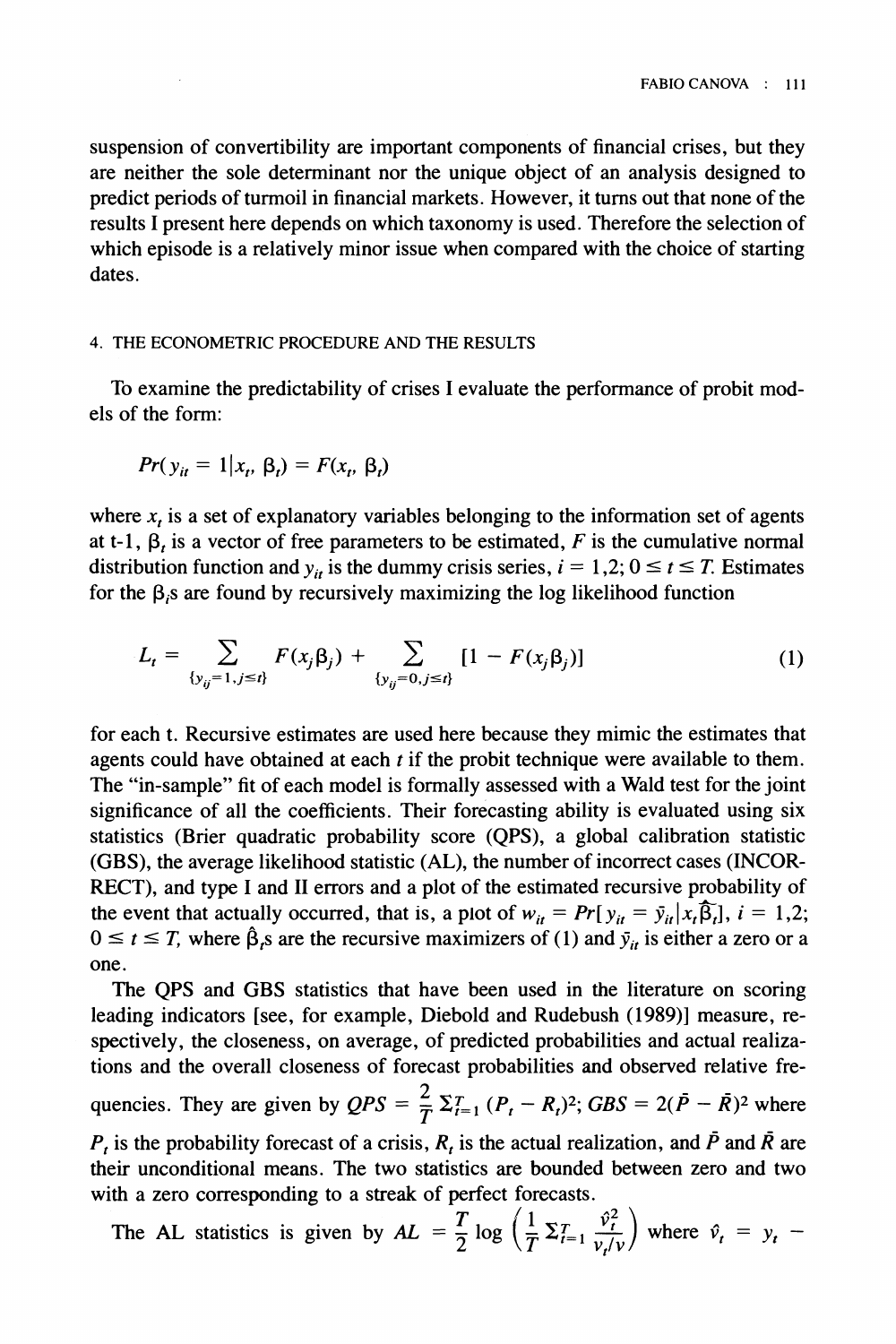$\hat{E}(y_t|x_t, \beta_t)$ ,  $\hat{E}$  is an estimator of the conditional expectation,  $v_t = var(y_t)$  and v is the geometric average of  $v<sub>t</sub>$ , measures the (geometric) average predictive probability **of the model and is bounded between O and 1.** 

**The number of incorrect cases reports how many times the model fails to predict with at least 50 percent probability the events that actually occur. Therefore it roughly measures the performance of the models when a 50 percent cut-off probability rule is used. A concentration of incorrect cases at crisis dates indicates a substantial failure of the model.** 

**The last two statistics (Type I and II errors) measure, respectively and on average, probability of a crisis not occurring when it actually did occur (average conditional probability of missing the signal) and the probability of a crisis occurring when a crisis did not occur (average conditional probability of a false alarm). Finally, the plots of recursive probability have a simple and intuitive interpretation: if the model forecasts appropriately, the time series plotted should always be close to 1. A value close to zero at some t indicates the presence of an event not captured by the model (outlier). A clustering of outliers at crisis dates suggest that the model is poor in forecasting crises.** 

**Table I reports the results obtained with the "best" model specification for each of the four theories.4 In model 1, which reports the results for the agricultural-seasonal hypothesis, x, includes a constant and three lags of the spread between the United States and the United Kingdom call rate (Spread2), of the excess cash reserves of New York banks (relative to the 25 percent level) (Excash), and of the unexpected number of clearings in New York (ClearNY). In model 2, which reports the results**  for the credit-business cycle hypothesis,  $x<sub>i</sub>$  includes a constant and three lags of the **spread between the bond and the commercial rate (Spreadl), of the level of excess loans of New York banks relative to their trend (Loans), and of returns on a valueweighted portfolio of railroad securities (Return). The first two variables proxy for overindebtness and the last one for expected business profits. Model 3, which reports the results for the monetarist theory, includes as explanatory variables a constant, three lags of unexpected movements in the money supply (Money), and three lags of unexpected movements in the deposit to currency ratio (DC). Unexpected movements are constructed by taking the residuals of univariate AR(13) regres**sions. In model 4, which reports the results for the bubble hypothesis,  $x_t$  includes a **constant, three lags of the volatility of the spread between the bond and the call rate (VolSP), of the volatility of returns on a value-weight portfolio of railroad stocks (VolRet), and of the trading volume in the New York Stock Exchange (Volume). Recursive measures of volatility are computed as the absolute value of the residuals of a recursive autoregression of the variable under consideration on thirteen lags and twelve seasonal dummies [as in Schwert (1989)]. Finally, model 5 presents the performance of a "naive" forecasting model, that is, a model which assigns a zero probability to a crisis event at all t. This model, which is the analog of a random** 

**<sup>4.</sup> Several combinations of variables were tried in order to determine the best model specification for each theory and to examine the robustness of the conclusions. The estimation results from all these specifications are available on request from the author.**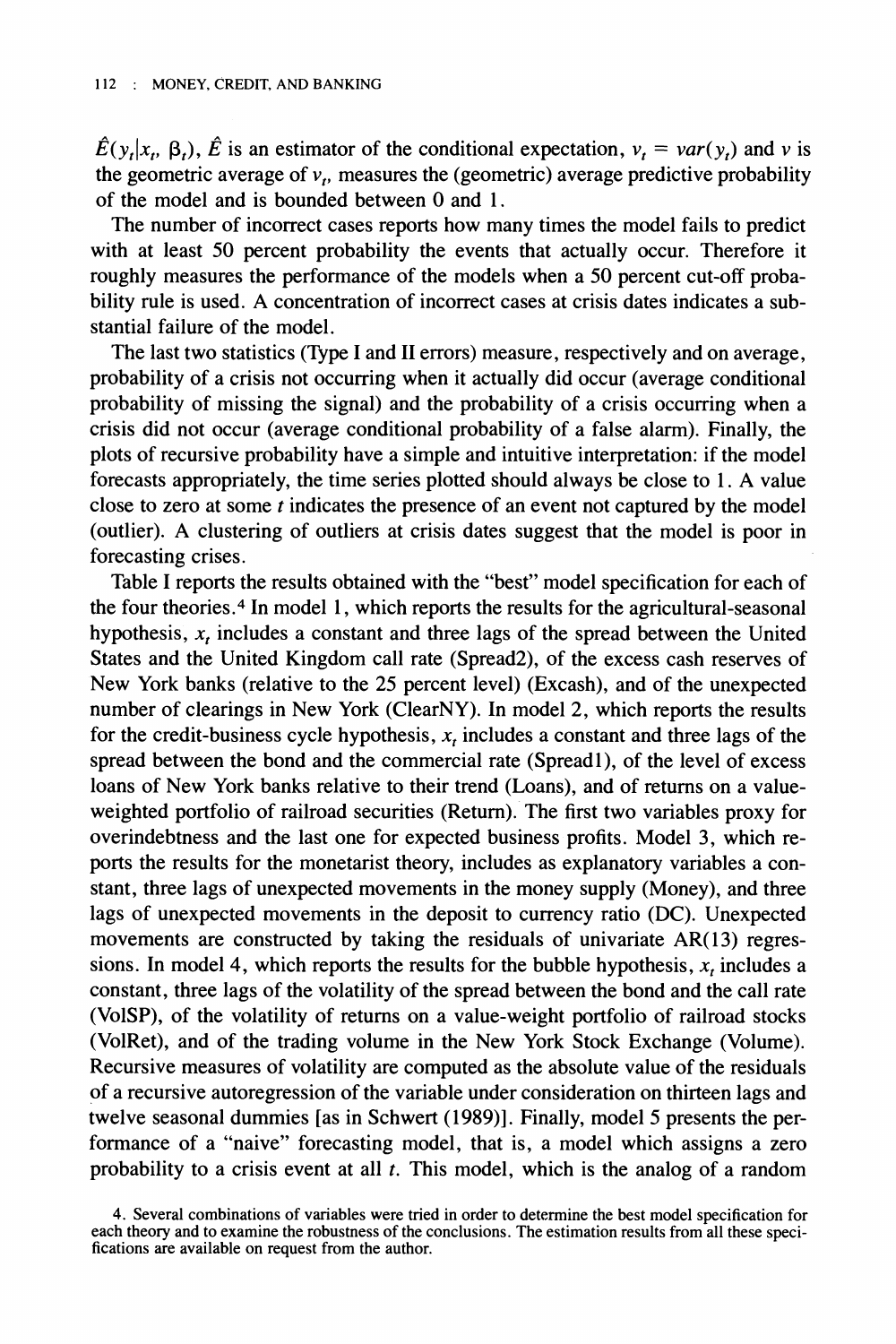| TABLE 1                                                                                                                                                                                                                                                                                                                                         |                                                                                                                    |                                                                                     |                                                                        |                                                                              |                                                                                                                                                                                                                                                                                                                                                                                                  |                                                                                                                                                     |                                                                                                                                                                                                                                                                                                                                                                                                                                                                                                           |             |  |
|-------------------------------------------------------------------------------------------------------------------------------------------------------------------------------------------------------------------------------------------------------------------------------------------------------------------------------------------------|--------------------------------------------------------------------------------------------------------------------|-------------------------------------------------------------------------------------|------------------------------------------------------------------------|------------------------------------------------------------------------------|--------------------------------------------------------------------------------------------------------------------------------------------------------------------------------------------------------------------------------------------------------------------------------------------------------------------------------------------------------------------------------------------------|-----------------------------------------------------------------------------------------------------------------------------------------------------|-----------------------------------------------------------------------------------------------------------------------------------------------------------------------------------------------------------------------------------------------------------------------------------------------------------------------------------------------------------------------------------------------------------------------------------------------------------------------------------------------------------|-------------|--|
| RECURSIVE PROBIT ESTIM                                                                                                                                                                                                                                                                                                                          | (ATION SAMPLE 1881, 4-1914, 12                                                                                     |                                                                                     |                                                                        |                                                                              |                                                                                                                                                                                                                                                                                                                                                                                                  |                                                                                                                                                     |                                                                                                                                                                                                                                                                                                                                                                                                                                                                                                           |             |  |
|                                                                                                                                                                                                                                                                                                                                                 |                                                                                                                    |                                                                                     |                                                                        | Crises 1                                                                     |                                                                                                                                                                                                                                                                                                                                                                                                  |                                                                                                                                                     |                                                                                                                                                                                                                                                                                                                                                                                                                                                                                                           |             |  |
| $-0.001$<br>$-0.005$<br>$-0.005$<br>$-0.715-5$<br>$-0.45-5$<br>$-0.040$<br>$0.010$<br>$0.010$<br>$-0.010$<br>$-1.680$<br><u>ှ</u><br>$\overline{a}$<br>$Spred2(-3)$<br>$\frac{\text{Excash}(-2)}{\text{Excash}(-3)}$<br>ClearNY(-1)<br>T<br>ೆ<br>$Excash(-1)$<br>ClearNY<br>ClearNY <sub>(</sub><br>Spread2(<br>Spread <sub>2</sub><br>Constant | $\begin{smallmatrix} 15 & 23 \\ -23 & 21 \\ -20 & -1 \end{smallmatrix}$<br>$-4.40$<br>$-0.40$<br>(0.95)<br>$-0.54$ |                                                                                     |                                                                        |                                                                              |                                                                                                                                                                                                                                                                                                                                                                                                  |                                                                                                                                                     |                                                                                                                                                                                                                                                                                                                                                                                                                                                                                                           |             |  |
| $\overline{-3}$<br>.<br>ا<br>$\begin{array}{l} {\rm Return}(-1) \\ {\rm Return}(-2) \\ {\rm Return}(-3) \end{array}$<br>$Spred1( - )$<br>$Loans(-1)$<br>$\frac{L\text{oans}(-2)}{L\text{oans}(-3)}$<br>Constant<br>Spread1<br>Spread1(                                                                                                          |                                                                                                                    | $-2.350$<br>$-0.002$<br>$-0.003$<br>$-0.008$<br>0.003<br>0.004<br>$-0.229$<br>0.092 | eses<br>1989<br>1999 - 1999<br>1999 - 1999<br>$\frac{(-1.00)}{(0.28)}$ |                                                                              |                                                                                                                                                                                                                                                                                                                                                                                                  |                                                                                                                                                     |                                                                                                                                                                                                                                                                                                                                                                                                                                                                                                           |             |  |
| $Money(-1)$<br>$M$ oney $(-2)$<br>Money $(-3)$<br>Constant<br>$DC(-2)$<br>$DC(-3)$<br>$DC(-3)$                                                                                                                                                                                                                                                  |                                                                                                                    |                                                                                     |                                                                        | $-2.350$<br>$-0.009$<br>$-0.014$<br>$-0.002$<br>$-16.60$<br>$-24.43$<br>8.91 | $\begin{array}{c} \n 1.33 \\  -1.33 \\  -1.53 \\  -1.53 \\  -1.53 \\  -1.53 \\  -1.53 \\  -1.53 \\  -1.53 \\  -1.53 \\  -1.53 \\  -1.53 \\  -1.53 \\  -1.53 \\  -1.53 \\  -1.53 \\  -1.53 \\  -1.53 \\  -1.53 \\  -1.53 \\  -1.53 \\  -1.53 \\  -1.53 \\  -1.53 \\  -1.53 \\  -1.53 \\  -1.53 \\  -1.53 \\  -1.53 \\  -1.53 \\  -1.53 \\  -1.53 \\  -1.53 \\  -1.53 \\  -1.53 \\  -$<br>$-10.69$ |                                                                                                                                                     |                                                                                                                                                                                                                                                                                                                                                                                                                                                                                                           |             |  |
| $Volume(-2)$<br>Volume $(-3)$<br>$Volume(-1)$<br>$VolRet(-3)$<br>$VolRet(-2)$<br>$VolSP(-1)$<br>$VolSP(-2)$<br>$V$ ol $SP(-3)$<br>$VolRet(-1)$<br>Constant                                                                                                                                                                                      |                                                                                                                    |                                                                                     |                                                                        |                                                                              |                                                                                                                                                                                                                                                                                                                                                                                                  | $-0.0003$<br>$-0.2E-4$<br>$-0.5E-4$<br>$-0.001$<br>$\begin{array}{r} -2.023 \\ 0.211 \\ 0.071 \\ 0.026 \\ -0.001 \end{array}$<br>$\overline{0}$ .01 | $\begin{array}{c} \left( \begin{array}{c} 0 \\ 0 \\ 0 \\ 0 \end{array} \right) = \left( \begin{array}{c} 0 \\ 0 \\ 0 \\ 0 \end{array} \right) = \left( \begin{array}{c} 0 \\ 0 \\ 0 \\ 0 \end{array} \right) = \left( \begin{array}{c} 0 \\ 0 \\ 0 \\ 0 \end{array} \right) = \left( \begin{array}{c} 0 \\ 0 \\ 0 \\ 0 \end{array} \right) = \left( \begin{array}{c} 0 \\ 0 \\ 0 \\ 0 \end{array} \right) = \left( \begin{array}{c} 0 \\ 0 \\ 0 \\ 0 \end{array} \right) = \left($<br>$(129)$<br>$(-129)$ |             |  |
|                                                                                                                                                                                                                                                                                                                                                 |                                                                                                                    |                                                                                     |                                                                        |                                                                              |                                                                                                                                                                                                                                                                                                                                                                                                  |                                                                                                                                                     |                                                                                                                                                                                                                                                                                                                                                                                                                                                                                                           | (continued) |  |
|                                                                                                                                                                                                                                                                                                                                                 |                                                                                                                    |                                                                                     |                                                                        |                                                                              |                                                                                                                                                                                                                                                                                                                                                                                                  |                                                                                                                                                     |                                                                                                                                                                                                                                                                                                                                                                                                                                                                                                           |             |  |
|                                                                                                                                                                                                                                                                                                                                                 |                                                                                                                    |                                                                                     |                                                                        |                                                                              |                                                                                                                                                                                                                                                                                                                                                                                                  |                                                                                                                                                     |                                                                                                                                                                                                                                                                                                                                                                                                                                                                                                           |             |  |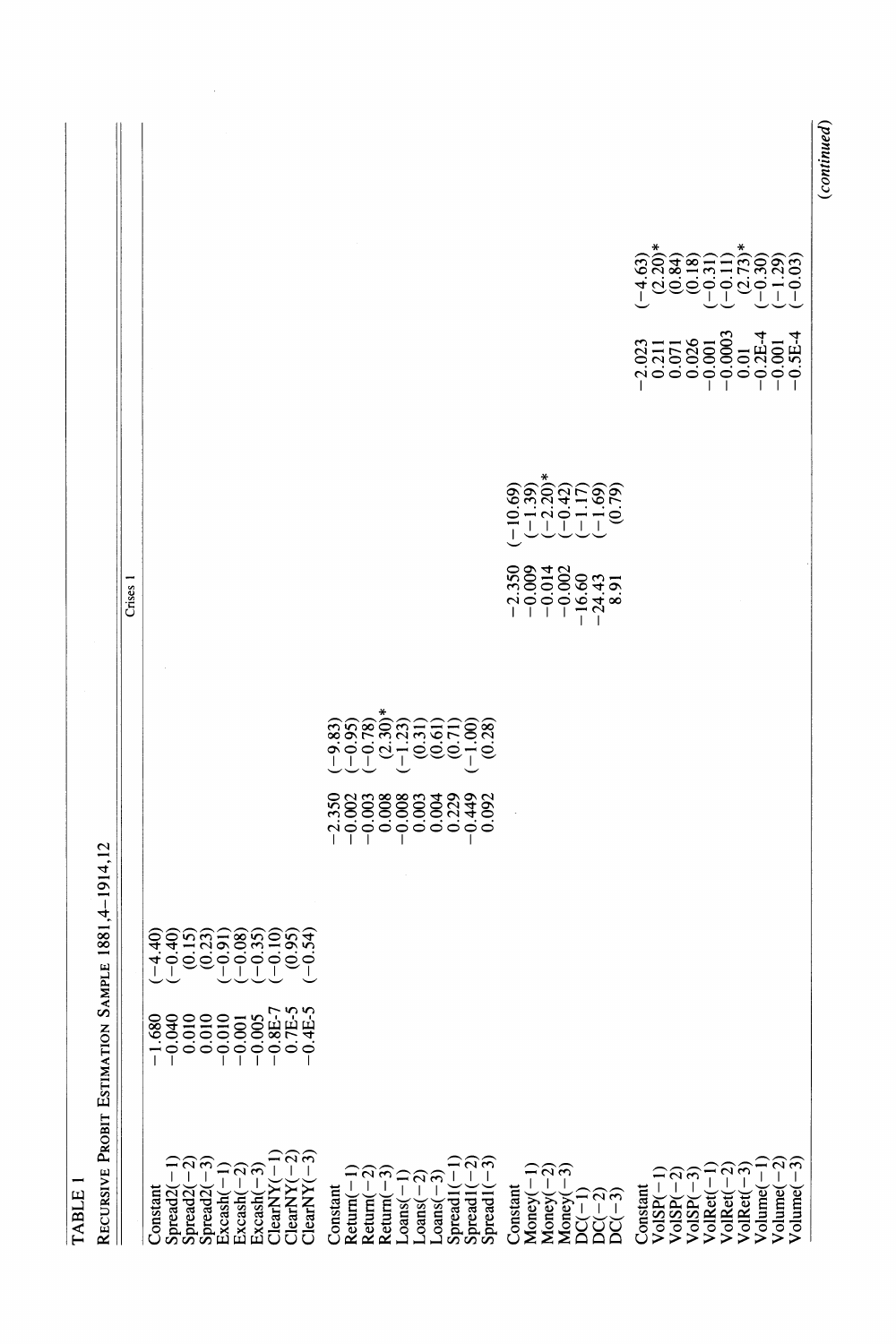| TABLE 1 (Continued)                                                                                                                                                                                                                                                                                                                                                                                                                                                                                                                          |                                                                                                                                                                                                                                                                                                                                                                                                                                                                                          |                                                                                                                                                                                                                                                                                                                                                                                                                                                                                                                                                                                                                                                                    |                                                                                                                                                                                                                 |                                            |                                 |
|----------------------------------------------------------------------------------------------------------------------------------------------------------------------------------------------------------------------------------------------------------------------------------------------------------------------------------------------------------------------------------------------------------------------------------------------------------------------------------------------------------------------------------------------|------------------------------------------------------------------------------------------------------------------------------------------------------------------------------------------------------------------------------------------------------------------------------------------------------------------------------------------------------------------------------------------------------------------------------------------------------------------------------------------|--------------------------------------------------------------------------------------------------------------------------------------------------------------------------------------------------------------------------------------------------------------------------------------------------------------------------------------------------------------------------------------------------------------------------------------------------------------------------------------------------------------------------------------------------------------------------------------------------------------------------------------------------------------------|-----------------------------------------------------------------------------------------------------------------------------------------------------------------------------------------------------------------|--------------------------------------------|---------------------------------|
|                                                                                                                                                                                                                                                                                                                                                                                                                                                                                                                                              |                                                                                                                                                                                                                                                                                                                                                                                                                                                                                          |                                                                                                                                                                                                                                                                                                                                                                                                                                                                                                                                                                                                                                                                    | Crises 1                                                                                                                                                                                                        |                                            |                                 |
| $x^2(9) p$ -value<br>QPS<br>GBS<br>AL<br>Incorrect<br>$\frac{Type\;I}{Type\;II}$                                                                                                                                                                                                                                                                                                                                                                                                                                                             | $\frac{0.034}{0.844}$<br>8838<br>00000<br>00000                                                                                                                                                                                                                                                                                                                                                                                                                                          | $0.53$<br>$0.014$<br>$0.038$<br>$0.081$<br>$0.081$                                                                                                                                                                                                                                                                                                                                                                                                                                                                                                                                                                                                                 | $6.388$<br>$0.303$<br>$0.303$<br>$0.303$<br>$0.799$                                                                                                                                                             | 0.07<br>0.0887<br>0.000.000.00<br>0.000.00 | 3386<br>0.003<br>0.008<br>0.000 |
|                                                                                                                                                                                                                                                                                                                                                                                                                                                                                                                                              |                                                                                                                                                                                                                                                                                                                                                                                                                                                                                          | Crises 2                                                                                                                                                                                                                                                                                                                                                                                                                                                                                                                                                                                                                                                           |                                                                                                                                                                                                                 |                                            |                                 |
| ှ<br>ု<br>ု<br>$\overline{1}$<br>$\begin{array}{l}{\rm \bf S} {\rm \bf pred2}(-2\\{\rm \bf S} {\rm \bf pred2}(-3\\{\rm \bf E} {\rm \bf x} {\rm \bf cal1}(-1)\\{\rm \bf E} {\rm \bf x} {\rm \bf calk}(-2)\\{\rm \bf E} {\rm \bf x} {\rm \bf calk}(-2)\\{\rm \bf E} {\rm \bf x} {\rm \bf calk}(-3)\end{array}$<br>ClearNY(<br>ClearNY(<br><b>ClearNY</b><br>Constant<br>Spread2(                                                                                                                                                               | $\begin{array}{l} \left(-1,0\right)\\ \left(-1,0\right)\\ \left(-1,0\right)\\ \left(-1,0\right)\\ \left(-1,0\right)\\ \left(-1,0\right)\\ \left(-1,0\right)\\ \left(-1,0\right)\\ \left(-1,0\right)\\ \left(-1,0\right)\\ \left(-1,0\right)\\ \left(-1,0\right)\\ \left(-1,0\right)\\ \left(-1,0\right)\\ \left(-1,0\right)\\ \left(-1,0\right)\\ \left(-1,0\right)\\ \left(-1,0\right)\\ \left(-1,0\right)\\ \left(-1,0\right)\\ \left(-1,0\right)\\ \left(-$<br>8288888FRH<br>°°°°°°°° |                                                                                                                                                                                                                                                                                                                                                                                                                                                                                                                                                                                                                                                                    |                                                                                                                                                                                                                 |                                            |                                 |
| ନ୍ନ<br>$\begin{array}{l} \text{Constant} \\ \text{Return}(-1) \\ \text{Return}(-2) \\ \text{Return}(-3) \\ \text{Learn}(-3) \\ \text{Data}(-1) \\ \text{Data}(-3) \\ \text{Data}(-1) \\ \text{Data}(-1) \\ \text{Speed1}(-1) \\ \text{Speed2} \\ \text{Speed3} \\ \text{Speed3} \\ \text{Speed4}(-3) \\ \text{Speed3} \\ \text{Speed4} \\ \text{Speed3} \\ \text{Speed4} \\ \text{Speed3} \\ \text{Speed4} \\ \text{Speed3} \\ \text{Speed4} \\ \text{Speed3} \\ \text{Speed4} \\ \text{Speed3} \\ \text{Speed4} \\ \text{Speed3} \\ \text{$ |                                                                                                                                                                                                                                                                                                                                                                                                                                                                                          | $\begin{array}{l} (0.3) \\ (0.3) \\ (1.4) \\ (0.5) \\ (1.5) \\ (0.6) \\ (0.6) \\ (0.6) \\ (0.6) \\ (0.6) \\ (0.6) \\ (0.6) \\ (0.7) \\ (0.8) \\ (0.8) \\ (0.9) \\ (0.9) \\ (0.9) \\ (0.9) \\ (0.9) \\ (0.9) \\ (0.9) \\ (0.9) \\ (0.9) \\ (0.9) \\ (0.9) \\ (0.9) \\ (0.9) \\ (0.9) \\ (0.9) \\ (0.9) \\ (0.9) \\ (0.9) \\ (0.9) \\ (0.9) \\ (0.$<br>$\begin{array}{l} 4.26 \\ 4.088 \\ 7.0988 \\ -1.09888 \\ -1.09888 \\ -1.09888 \\ -1.09888 \\ -1.09888 \\ -1.09888 \\ -1.09888 \\ -1.09888 \\ -1.09888 \\ -1.09888 \\ -1.09888 \\ -1.09888 \\ -1.09888 \\ -1.09888 \\ -1.09888 \\ -1.09888 \\ -1.09888 \\ -1.09888 \\ -1.09888 \\ -1.09888 \\ -1.09888 \\ -1.$ |                                                                                                                                                                                                                 |                                            |                                 |
| <u>ညီ</u><br>(၂<br>$\mathsf{I}$<br>Constant<br>$\begin{array}{l} \text{Money}(\text{-}\\\text{Money}(\text{-}1)\\ \text{DCC}\text{-}2)\\ \text{DCC}\text{-}3)\\ \text{DCC}\end{array}$<br>Money(                                                                                                                                                                                                                                                                                                                                             |                                                                                                                                                                                                                                                                                                                                                                                                                                                                                          |                                                                                                                                                                                                                                                                                                                                                                                                                                                                                                                                                                                                                                                                    | $\begin{array}{c} (-13.68) \\[-4pt] (-0.92) \\[-4pt] (-0.37) \\[-4pt] (-0.37) \\[-4pt] (-1.73) \\[-4pt] (-1.02) \end{array}$<br>$-1,900$<br>$0.003$<br>$0.0008$<br>$0.0001$<br>$-0.011$<br>$-1.8,18$<br>$-9.51$ |                                            | (continued)                     |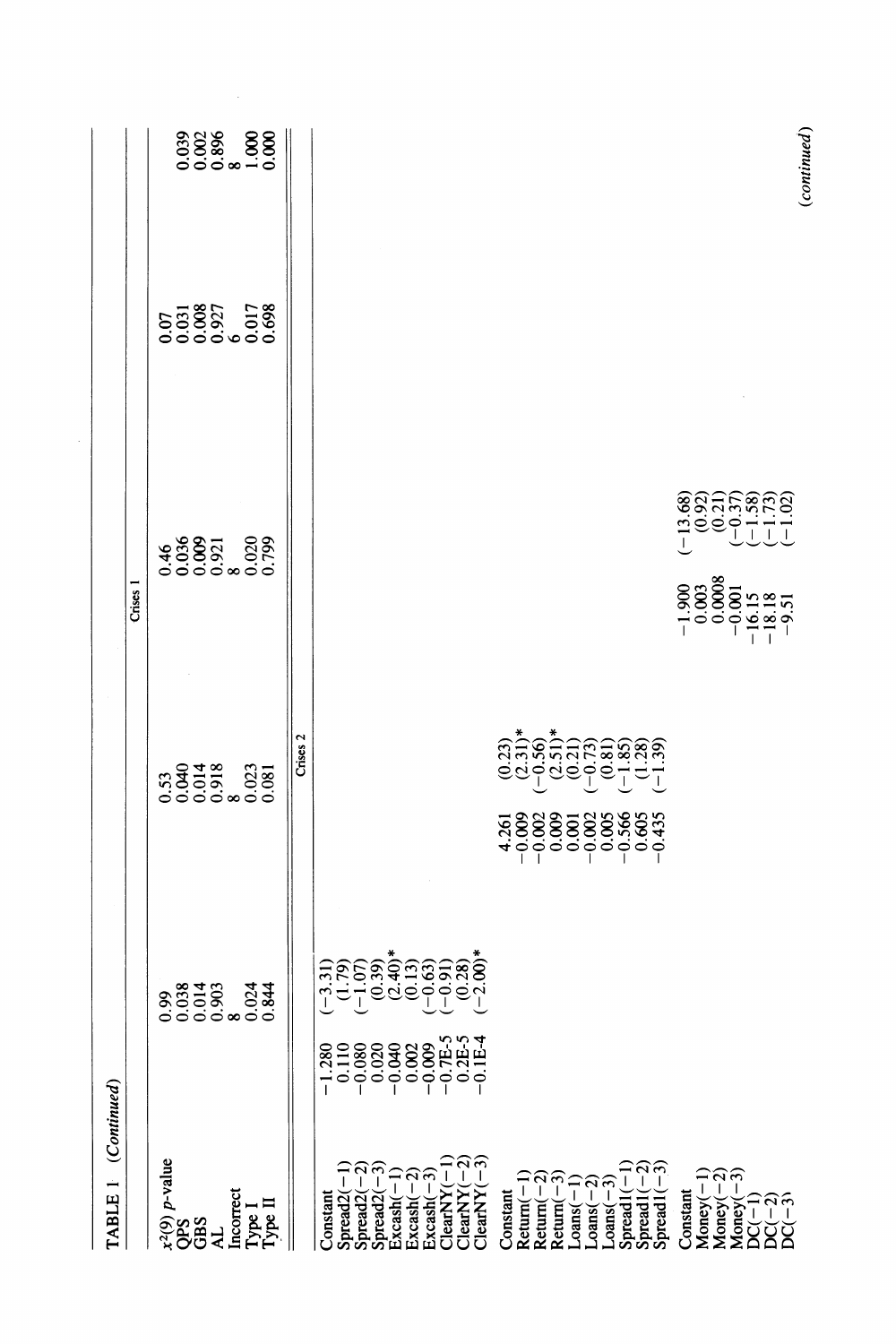| (Continued<br>$\overline{ }$<br>TABLE                                                                                                                |                                  |                                  |                                 |                                                                                                                                                                                                                                      |                                   |
|------------------------------------------------------------------------------------------------------------------------------------------------------|----------------------------------|----------------------------------|---------------------------------|--------------------------------------------------------------------------------------------------------------------------------------------------------------------------------------------------------------------------------------|-----------------------------------|
|                                                                                                                                                      |                                  |                                  | Crises 2                        |                                                                                                                                                                                                                                      |                                   |
| $Volume(-1)$<br>$Volume(-2)$<br>$Volume(-3)$<br>$VolRet(-1)$<br>ု<br>ှ<br>$VolSP(-1)$<br>$VolSP(-3)$<br>$VolSP(-2)$<br>Constant<br>VolRet(<br>VolRet |                                  |                                  |                                 | $(-0.08)$<br>(2.87)*<br>$(-1.75)$<br>$-0.64$<br>(175)<br>ປີ 21)<br>ປີ 21)<br>$-0.92$<br>$-4.44$<br>$-0.42$<br>(0.67)<br>$-0.0003$<br>$-0.6E-4$<br>$-0.0001$<br>$-0.4E-4$<br>0.115<br>0.018<br>$-1.493$<br>$-0.002$<br>0.011<br>0.037 |                                   |
| $x^2(9)$ p-value<br>ĞBS<br><b>OPS</b><br>ኋ                                                                                                           | 0.048<br>0.884<br>0.023<br>0.12  | 0.059<br>0.005<br>0.900<br>0.06  | 0.068<br>0.864<br>0.017<br>0.63 | 0.018<br>0.064<br>0.871<br>0.15                                                                                                                                                                                                      | 0.858<br>0.073                    |
| Incorrect<br>Type II<br>Type I                                                                                                                       | 0.039<br>0.458<br>$\overline{c}$ | 0.035<br>0.593<br>$\overline{2}$ | 0.045<br>0.675<br>$\tilde{c}$   | 0.043<br>0.658<br>$\overline{5}$                                                                                                                                                                                                     | 1.000<br>0.000<br>$\overline{15}$ |
|                                                                                                                                                      |                                  |                                  |                                 | Nores: QPS is the Brier quadratic probability score. GBS is the global calibration score. AL is the (geometric) average likelihood, Incorrect cases gives the number of times the model predicts the event that actually one         |                                   |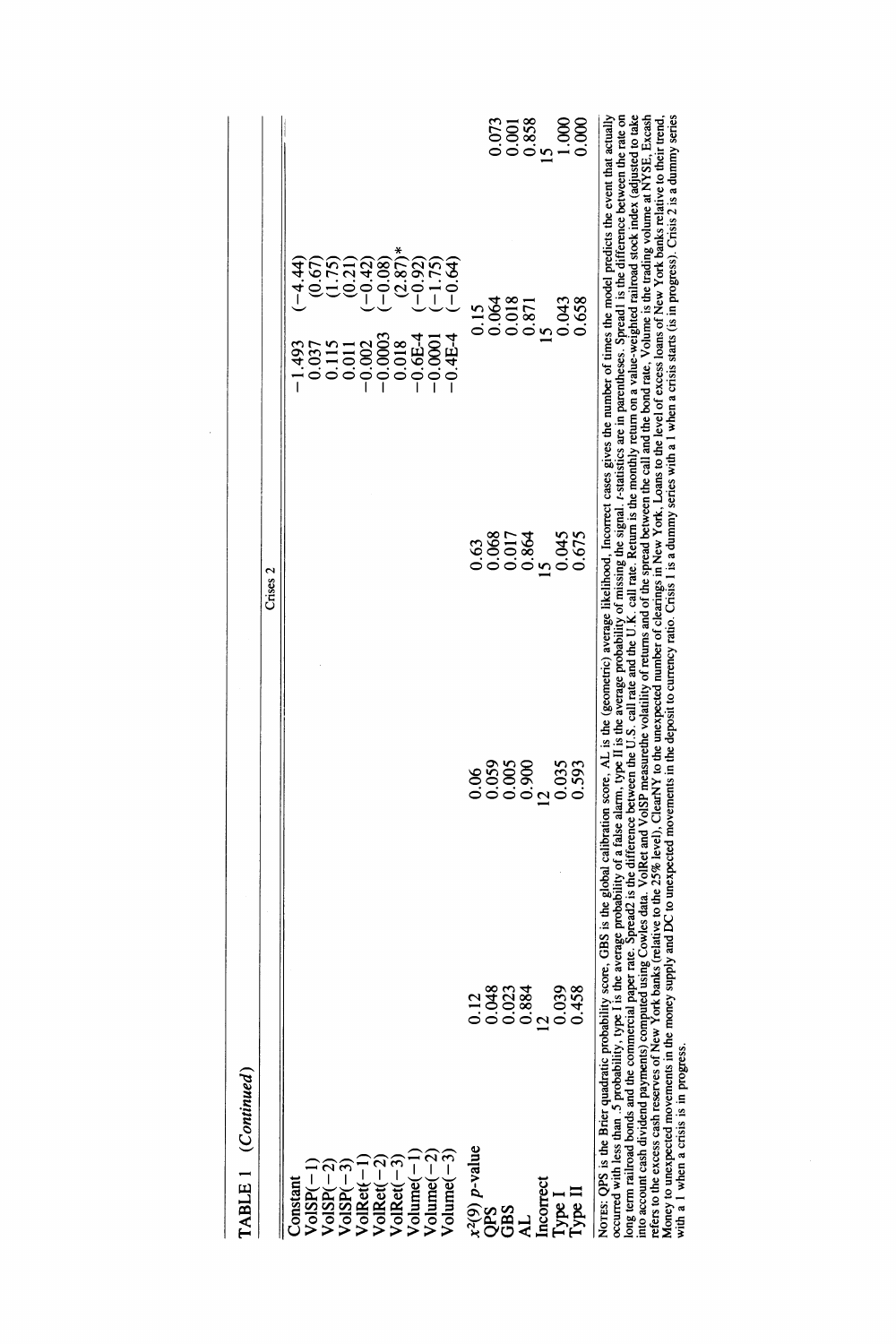

FIG. 1. Recursive Probability Plots

**walk in standard forecasting exercises is used as a benchmark to gauge the performance of more structural models. Figure 1 contains recursive probability plots for**  models 1 through 4. The panels on the left refer to the first crisis series, the panels **on the right to the second crisis series. Crisis dates are marked by vertical bars.** 

**The results contained in Table I and in Figure 1 indicate that the agriculturalseasonal hypothesis, the credit-business cycle hypothesis and the monetary hypothesis are all unsuccessful in predicting crises. Abnormally high stock returns three months ahead and unexpected movements in the money supply or in cash reserves two months ahead have some explanatory power for the probability of crisis but they do not predict future events with sufficient precision. The overall fit of these three**  models, as measured by QPS, GBS, and AL, is reasonable. Model 3 is slightly superior when the first crisis series is used while the performance is more mixed when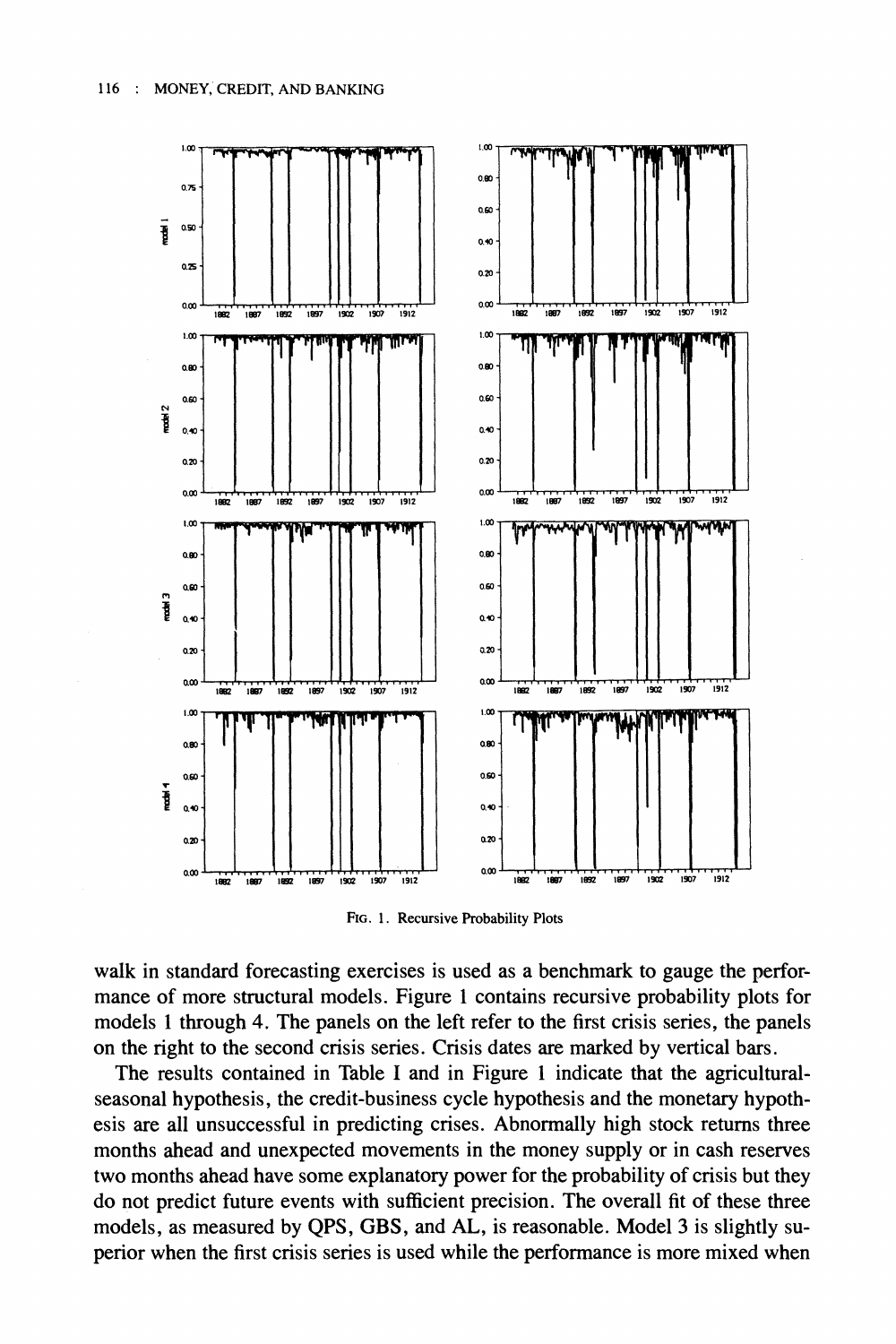**the second crisis series is used. This reasonable forecasting performance is, however, entirely concentrated at noncrisis dates. While the probability of a false alarm is very small (2-3 percent), all three models fail to predict every crisis in the sample with at least 50 percent probability, and the average probability of missing the signal is around 80 percent.** 

**The bubble theory seems to be more successful in explaining and predicting the occurrence of crises. Abnormally high volatility in stock returns and high volatility in the domestic interest rate spread lead crises by three months and one month, respectively, and the model predicts the occurrence of the 1884 and the 1901 crises with at least 50 percent probability. Both crises were associated with exceptional stock market disturbances due to sales of U.S. securities by British financial institutions (see Sprague, pp. 108-13 and Friedman and Schwartz, pp. 100-101) and to the collapse of Northern Pacific stock (see Friedman and Schwartz, p. 149). In all other episodes, however, the predictive ability of the model is very low.** 

**The visual superiority of model 4 which emerges from Figure 1 is also supported by a formal examination of its predictive ability. Model 4 is better according to all but one forecasting diagnostic. It has the lowest QPS, the highest AL, the lowest number of incorrect cases, and the second lowest GBS statistic. In addition, the average probability of missing the signal drops below 70 percent.** 

**Since the first two theories predict that crises are more likely to occur at particular points of the seasonal and of the business cycle, it is worthwhile to examine whether the predictive content of the first two models improves when specific seasonal and cyclical indicators are used. Table 2 presents the results obtained when the regressors are (i) either seasonal dummies or (ii) the seasonal components of excess cash reserves (Excash Seas), of the deposit to currency ratio (DC Seas), of the number of clearings in New York (ClearNY Seas), and of the international spread between short-term rates (Spreadl Seas) or (iii) the cyclical components of pig iron production (Pigiron Cyc) and of the spread between the bond and the commercial rates (Spread2 Cyc). The seasonal component of each series is constructed by taking the predicted value of a regression of the series on twelve dummies. Cyclical components are computed as the residuals of a regression of the detrended level of the variables on twelve seasonal dummies.5** 

**I find that the probability of crises is seasonal. For both crisis series several dummies are significant and the ones for May and August have the highest explanatory power. However, the predictive ability of a seasonal dummy model is low (except perhaps for the 1884 crisis). A similar result holds when the seasonal component of the excess cash reserves in New York banks, of the deposit-to-currency ratio, of the number of clearings in New York, and of the international interest rate spreads are used as independent variables in the regression. When I examine the explanatory power of cyclical indicators Table 2 reveals that only the cyclical component of the** 

**<sup>5.</sup> I also constructed the seasonal and the cyclical components of the series using frequency domain masking of the Fourier transform of the series. Also, in place of pig iron production, I have examined the performance of a model where the industrial production series recently constructed by Miron and Romer (1990) is used. The results produced were very similar and therefore omitted.**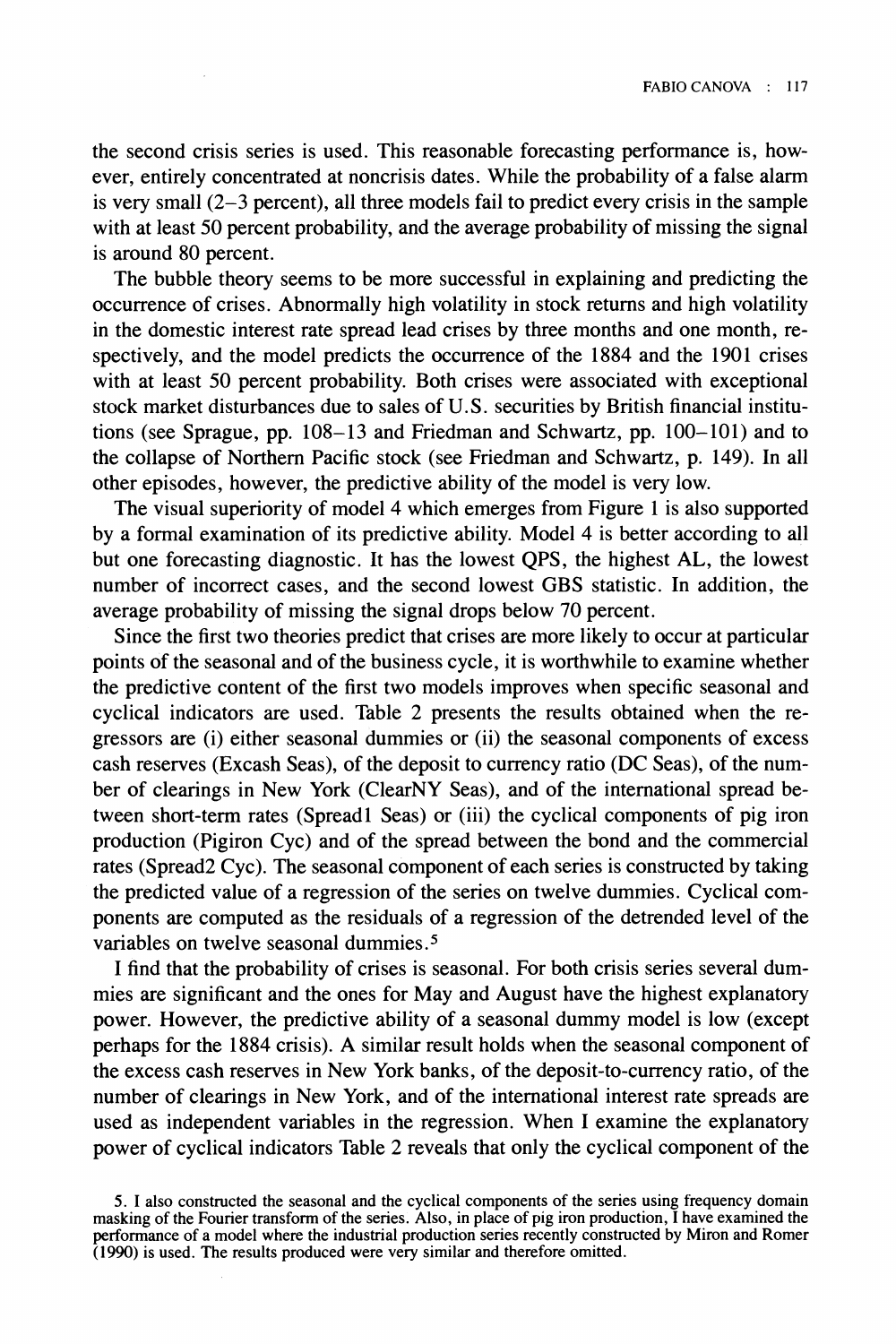$TABLE$ 

| ð<br>g.<br>$\overline{\phantom{a}}$<br>December<br>January                                                                                                                                                                                                                                            | Crises                                                                                                         |                                                                                                                                               |                                                                                                                                                                                                                                                                                                                                                                                                                                                                            | Criscs                                                                                                                                                |                                                                                                                                                          |
|-------------------------------------------------------------------------------------------------------------------------------------------------------------------------------------------------------------------------------------------------------------------------------------------------------|----------------------------------------------------------------------------------------------------------------|-----------------------------------------------------------------------------------------------------------------------------------------------|----------------------------------------------------------------------------------------------------------------------------------------------------------------------------------------------------------------------------------------------------------------------------------------------------------------------------------------------------------------------------------------------------------------------------------------------------------------------------|-------------------------------------------------------------------------------------------------------------------------------------------------------|----------------------------------------------------------------------------------------------------------------------------------------------------------|
| 8<br>8<br>z<br>57<br>इ<br>ន<br>z<br>$\overline{5}$<br>उ<br>5<br>7<br>$\overline{1}$<br>$\overline{1}$<br>ï<br>$\overline{\phantom{a}}$<br>$\overline{1}$<br>$\mathsf I$<br>$\mathsf I$<br>September<br>November<br>February<br>Constant<br>October<br>August<br>March<br>April<br>June<br>May<br>July | 188.54<br>$\ddot{=}$<br><u>້ຈຸລ</u> ິ<br>ີ້ \$ລີ<br>$\ddot{ }$<br>$\ddot{=}$<br>Ş<br>52)<br>52)<br>ଛି<br>ု     | $\ddot{\mathbf{3}}$                                                                                                                           | $\frac{1}{2}$<br>$40$ <sup>*</sup><br>$\ddot{8}$<br>$^{*}$ (0)<br>$\tilde{\mathbb{S}}$<br>$\ddot{\hat{8}}$<br>$\ddot{\hat{8}}$<br>$\ddot{=}$<br>ŝ<br>$\widehat{46}$<br>$\widehat{\mathbf{f}}$<br>$-0.46$<br>ې<br>$\overline{1}$<br>Ť<br>$\mathbf{I}$<br>8<br>89<br>89<br>æ.<br>g<br>89<br>252<br>57<br>5<br>5<br>7<br>$\mathbf I$<br>$\overline{1}$<br>$\mathbf{I}$<br>$\mathbf{I}$<br>$\overline{\phantom{a}}$<br>$\mathsf I$<br>$\overline{\phantom{a}}$<br>$\mathbf{I}$ | $-0.63$<br>$-29.05$                                                                                                                                   |                                                                                                                                                          |
| $\frac{1}{2}$ result Seas $(-2)$<br>Excash Seas $(-2)$<br>Excash Seas $(-3)$<br>ClearNY Seas $(-3)$<br>ClearNY Seas $(-3)$<br>DC Seas $(-1)$                                                                                                                                                          | $-0.00003$<br>0.0001<br>$-0.10$<br>$-0.32$<br>503.87<br>$-4.47$                                                | $rac{1}{2}$<br>$rac{1}{2}$<br>(1.86)<br>$\frac{5}{2}$<br>$(-0.65)$<br>$\tilde{z}$<br>$\overline{C}$<br>ī<br>ī                                 |                                                                                                                                                                                                                                                                                                                                                                                                                                                                            | $(-0.005)$<br>39)<br>$(-0.24)$<br>(1.04)<br>$\frac{1}{81}$<br>(0.77)<br>ို<br>L<br>0.00003<br>$-0.00007$<br>$-0.009$<br>$-0.026$<br>$-0.022$<br>96.42 |                                                                                                                                                          |
| Pigiron Cyc $(-1)$<br>Pigiron Cyc $(-2)$<br>Pigiron Cyc $(-3)$<br>Spread2 Cyc $(-1)$<br>Spread2 Cyc $(-2)$<br>Constant                                                                                                                                                                                |                                                                                                                | (0.08)<br>$(-1.31)$<br>(1.18)<br>$(-12.82)$<br>ିସ୍ଥି<br>ପ୍ର<br>$(-0.16)$<br>$\frac{2.15}{0.07}$<br>$-0.14$<br>0.08<br>0.03<br>0.07<br>$-0.01$ |                                                                                                                                                                                                                                                                                                                                                                                                                                                                            |                                                                                                                                                       | $\overline{(-0.55)}$<br>(4.28)*<br>$-13.52$<br>$(-0.80)$<br>(0.53)<br>(0.46)<br>(0.09)<br>0.005<br>0.05<br>$-0.03$<br>0.18<br>$-0.04$<br>0.02<br>$-2.00$ |
| $\infty$<br>Incorrect Cases<br>$x^2(12)$ p-value<br>$x^2$ (6) p-value<br>Type II<br>Type 1<br>GBS<br>ÅД<br>QPS                                                                                                                                                                                        | 0.919<br>0.039<br>0.850<br>0.078<br>0.043<br>0.221<br>œ<br>0.0002<br>0.035<br>0.005<br>0.018<br>0.931<br>0.791 | 0.469<br>0.038<br>0.088<br>0.913<br>0.021<br>0.844<br>$\infty$                                                                                | 0.000<br>0.053<br>0.899<br>0.008<br>0.034<br>0.523<br>$\overline{a}$                                                                                                                                                                                                                                                                                                                                                                                                       | 0.023<br>0.863<br>0.049<br>0.097<br>0.715<br>0.741<br>$\overline{15}$                                                                                 | 0.016<br>0.039<br>0.000<br>0.058<br>0.549<br>0.881<br>$\vec{r}$                                                                                          |
| Nores: QPS is the Brier quadratic probability score. GBS is the global calibration score. AL is the (geometric) average likelihood, Incorrect cases gives the number of times the model predicts the event that actually<br>occur                                                                     |                                                                                                                |                                                                                                                                               |                                                                                                                                                                                                                                                                                                                                                                                                                                                                            |                                                                                                                                                       |                                                                                                                                                          |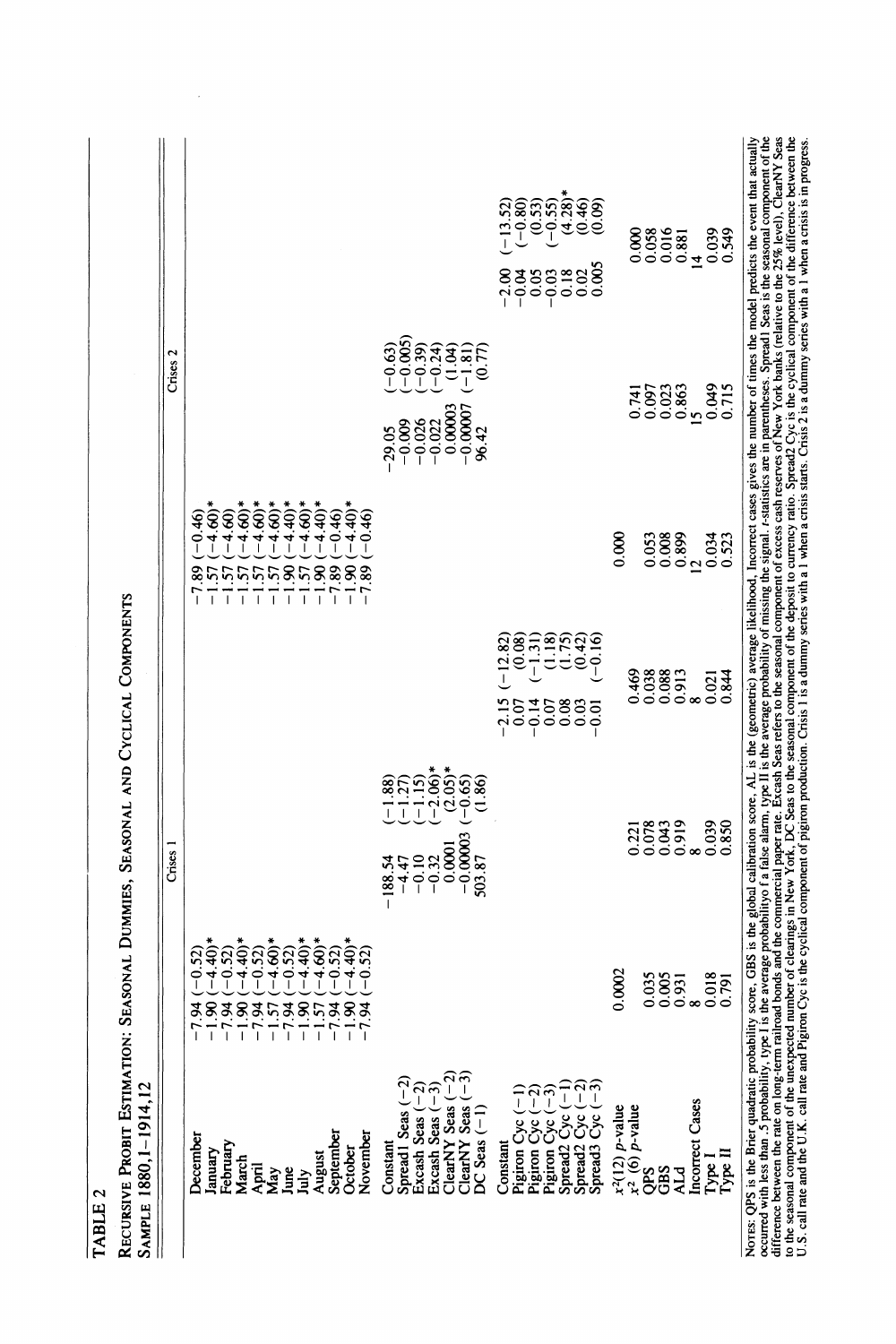**spread lagged three months is significant for the second crisis series. None of the cyclical components is significant for the first crisis series and the forecasting ability of this model is very unsatisfactory.** 

**To further examine the merits of the seasonal hypothesis I also checked whether the level of either the D/C ratio or the excess cash reserves of New York banks or their unexpected movements (constructed as the recursive residuals of univariate AR(13) regressions) in a particular month of the year are important in explaining movements in the probability of crises. I find that there is a monthly specific effect in the D/C ratio but that the forecasting ability of all models used is poor.** 

**From the results obtained so far several conclusions can be drawn. First, there are variables that are significant in revealing economic conditions conducive to crises. Second, while the seasonal cycle may have some role in explaining the probability of crises, all the cyclical indicators I used provide no information on the probability of a crisis. Third, the earliest signs for the presence of those disturbances that may lead to crises appear in the level of stock market returns and their volatility. Fourth, since measures of recursive volatility of the spread of domestic interest rates show abnormal behavior in at least two crises, the results contradict the finding of Gorton (1989) that crises were systematic, in the sense that a set of statistical relationships need not hold at every date in the sample. Fifth, since in none of the regressions performed does the D/C ratio, its unexpected movements, or its seasonal component act as a leading indicator for crises, it is unlikely that crises were induced by runs on banks. Rather, bank runs seemed to be the endogenous outcome of a fall in public confidence following the outburst of a crisis. Finally, the evidence also suggests that crises were not all statistically alike and that their generation mechanisms differed. While some crises were predictable, in other occasions no variable was capable of explaining or predicting the degeneration of stringencies into financial crises. This last result, however, may obtain simply because there are only few crisis dates in a sample with 408 observations (8 or 15 depending on what crises series is used). That is, models may be unable to predict outliers simply because outliers with similar features are too infrequent in the sample.** 

**To overcome this problem I employ an alternative forecasting technique, originally developed in duration analysis (see Lancaster 1979) and recently popularized in macroeconomics by Diebold and Rudebush (1990). The basic element of the technique is the hazard function of the data which measures the conditional proba**bility that a crisis occurs at *t*, given that it has not exploded earlier and that the last **crisis ended t-s periods ago. Therefore, the hazard function provides a convenient tool to determine whether crises could have been predicted using the information contained in the historical spans of time elapsed between crises.** 

**The derivative of the hazard function with respect to time provides a formal measure of the duration dependence of the phenomena. If the hazard function displays positive duration dependence, the probability that a crisis will explode increases with the length of time elapsed from the last crisis. If the hazard function displays no duration dependence (that is, if the derivative of the hazard function with respect to time is constant), the spells of time between crises have no pattern, and the infor-**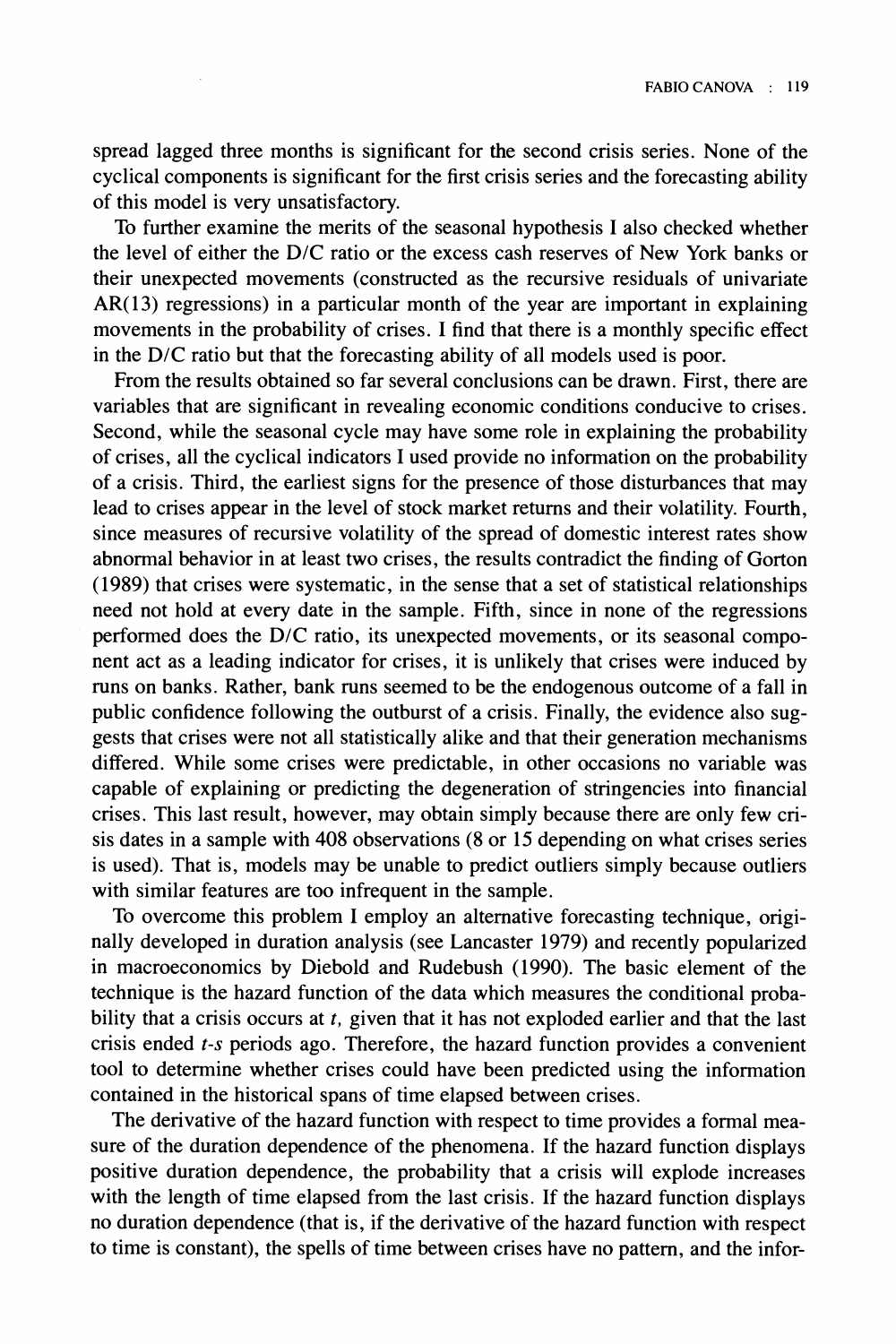**mation contained in the spells cannot be used to forecast when the next crisis will occur. By conditioning on the minimum duration of a spell, we can also reexamine the seasonal and the cyclical theory of crises from an alternative point of view. If positive duration dependence emerges once we condition on a minimum duration of twelve or, say, twenty-four to sixty months, this constitutes evidence that crises may have been seasonal or cyclical in nature. To test if the hazard function displays any duration dependence, I employ a nonparametric technique developed by Shapiro and Wilk (1972) and modified by Stephens (1983) to account for the minimum duration of the spells. The technique is powerful since an exact small sample distribution exists even for samples with only three observations. Therefore inference is not conditional on unwarranted asymptotic statements.** 

Table 3 reports the *p*-values of the test<sup>6</sup> when the hazard function is constructed **recursively.** That is, for each  $q = 4, \ldots, 8$ , the test assesses if the information contained in the previous  $q-1$  spells helps to predict when the next crisis will occur. In **all but one case and for both crisis series, the null hypothesis of no-durationdependence is not rejected. Only when we condition on the information that there must be a twenty-eight-month or longer minimum delay between crises, is the hypothesis of no-duration-dependence rejected. Particularly significant and consistent with previous results is the nonrejection of the null hypothesis of no-durationdependence when the minimum duration is assumed to be twelve months. Therefore, even though the probability of crises may be seasonal, this information is not useful to forecast any of the last five crises in the sample.** 

**Finally, I address the question of whether agents, endowed with the econometric techniques used in the paper, could have avoided wealth losses associated with crises. Consider for this purpose the following simple 50 percent cut-off rule to guide poxtfolio investments: if the probability of a crisis is less than 50 percent, invest 100 percent of wealth in risky assets. If the probability of a crisis is greater than 50 percent, invest 100 percent of wealth in riskless assets. With this portfolio strategy, agents would have been able to cut their losses only in the 1884 and 1901 crises using model 4. To quantify the gains obtained from this strategy it is necessary to have a measure of the riskless rate. Given the structure of financial markets of the period such a rate does not appear to exist. The time rate is the closest substitute of a riskless rate and it is used here as a benchmark riskless asset. Over the 1880-1914 period, the average expost excess return of a strategy that switches from a stock market index to time deposits when a crisis is predicted with at least 50 percent probability relative to a buy-and-hold strategy in a stock market index would have been 0.03 percent.7 This excess return is minuscule when compared, for example,** 

**<sup>6.</sup> The values of the table are linearly interpolated from the tables of Shapiro and Wilk. Since there is evidence that seasonal indicators may help to explain the probability of crisis, it may be possible that the hazard function shifts with the season making the analysis invalid. I am unable to verify this hypothesis, since, once I condition on the season, there are less than three observations per cell and the Shapiro and Wilk test cannot be applied. However, in a regression of the durations on seasonal dummies, none of the coefficients on the dummies was significant.** 

**<sup>7.</sup> The magnitude of the gains is robust and independent of which of the three available rates (time, commercial, or bond rate) is used in the calculation.**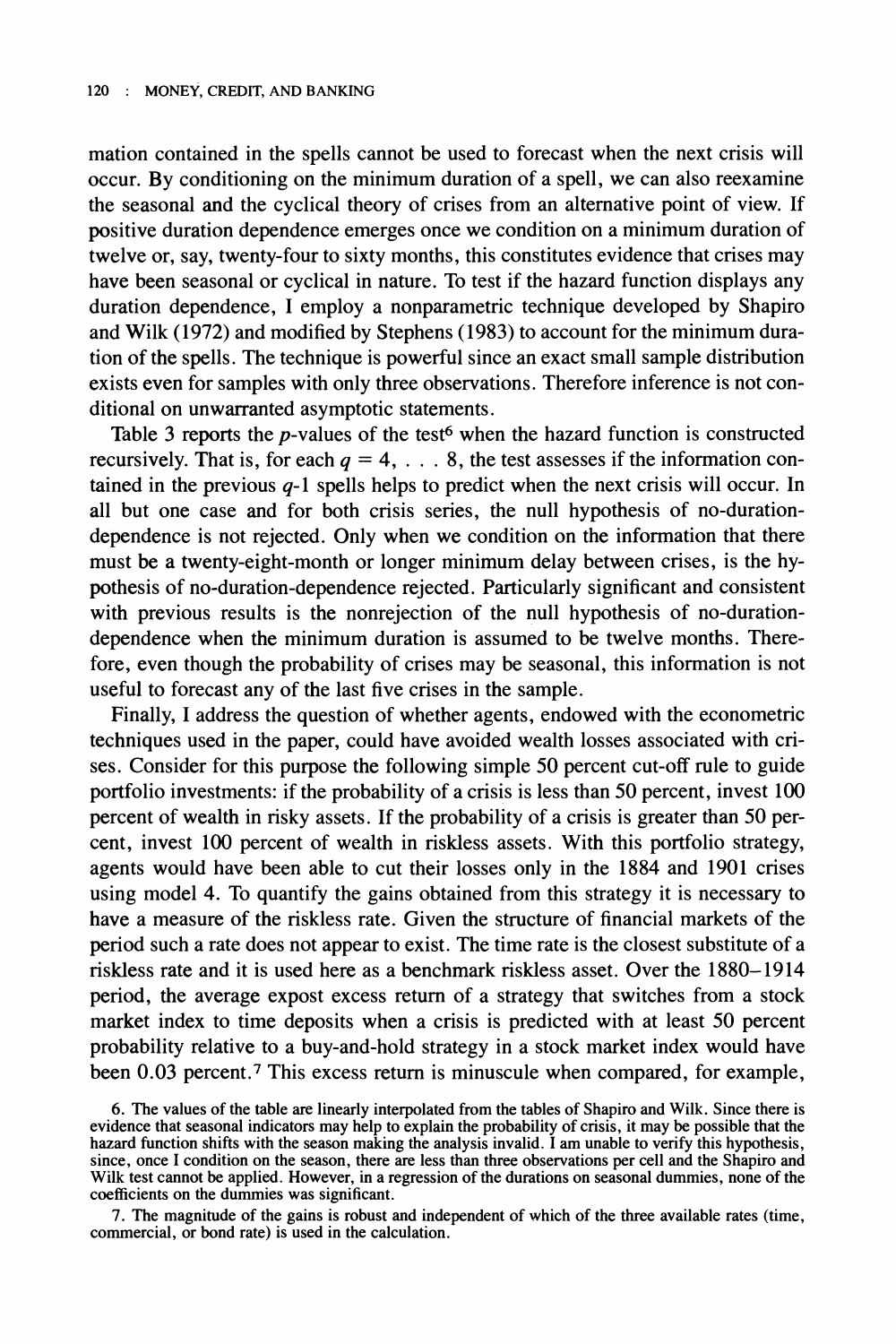#### **TABLE 3**

**NONPARAMETRIC TESTS FOR DURATION DEPENDENCE OF CRISES; SAMPLE 1880,1-1914,12** 

|                                                                                                                                                                                                                                           |        | Crises 1   |        | Crises 2   |
|-------------------------------------------------------------------------------------------------------------------------------------------------------------------------------------------------------------------------------------------|--------|------------|--------|------------|
|                                                                                                                                                                                                                                           | value  | $p$ -value | value  | $p$ -value |
| $q = 4$                                                                                                                                                                                                                                   |        |            |        |            |
| Shapiro and Wilk W                                                                                                                                                                                                                        | 0.4352 | 0.5661     | 0.4417 | 0.5434     |
| Stephens $WW(\gamma = 2)$                                                                                                                                                                                                                 | 0.4540 | 0.3324     | 0.4149 | 0.2692     |
| Stephens $WW(\gamma = 4)$                                                                                                                                                                                                                 | 0.3930 | 0.2495     | 0.3557 | 0.1974     |
| Stephens $WW(\gamma = 6)$                                                                                                                                                                                                                 | 0.3272 | 0.1546     | 0.2931 | 0.1029     |
| $q = 5$                                                                                                                                                                                                                                   |        |            |        |            |
| Shapiro and Wilk W                                                                                                                                                                                                                        | 0.2557 | 0.4180     | 0.2764 | 0.4753     |
| Stephens $WW(\gamma = 2)$                                                                                                                                                                                                                 | 0.2761 | 0.3045     | 0.2687 | 0.2943     |
| Stephens $WW(\gamma = 4)$                                                                                                                                                                                                                 | 0.2427 | 0.2139     | 0.2359 | 0.2226     |
| Stephens $WW(\gamma = 6)$                                                                                                                                                                                                                 | 0.2094 | 0.1484     | 0.2033 | 0.1346     |
| Stephens $WW(\gamma = 8)$                                                                                                                                                                                                                 | 0.1767 | 0.0777     | 0.1713 | 0.0622     |
| $q=6$                                                                                                                                                                                                                                     |        |            |        |            |
| Shapiro and Wilk W                                                                                                                                                                                                                        | 0.2025 | 0.4111     | 0.2204 | 0.4933     |
| Stephens $WW(\gamma = 2)$                                                                                                                                                                                                                 | 0.2066 | 0.2828     | 0.2091 | 0.2984     |
| Stephens $WW(\gamma = 4)$                                                                                                                                                                                                                 | 0.1867 | 0.2031     | 0.1887 | 0.2247     |
| Stephens $WW(\gamma = 6)$                                                                                                                                                                                                                 | 0.1670 | 0.1567     | 0.1687 | 0.1651     |
| Stephens $WW(\gamma = 10)$                                                                                                                                                                                                                | 0.1293 | 0.075      | 0.1302 | 0.0810     |
| $q = 7$                                                                                                                                                                                                                                   |        |            |        |            |
| Shapiro and Wilk W                                                                                                                                                                                                                        | 0.2017 | 0.5331     | 0.2228 | 0.5872     |
| Stephens $WW(\gamma = 2)$                                                                                                                                                                                                                 | 0.1965 | 0.3923     | 0.2045 | 0.4095     |
| Stephens $WW(\gamma = 4)$                                                                                                                                                                                                                 | 0.1807 | 0.3315     | 0.1878 | 0.3437     |
| Stephens $WW(\gamma = 6)$                                                                                                                                                                                                                 | 0.1652 | 0.2901     | 0.1713 | 0.3172     |
| Stephens $WW(\gamma = 12)$                                                                                                                                                                                                                | 0.1206 | 0.1114     | 0.1239 | 0.1284     |
| Stephens $WW(\gamma = 28)$                                                                                                                                                                                                                | 0.0372 | 0.0000     | 0.0358 | 0.0001     |
| $q = 8$                                                                                                                                                                                                                                   |        |            |        |            |
| Shapiro and Wilk W                                                                                                                                                                                                                        | 0.2001 | 0.5065     | 0.2076 | 0.5258     |
| Stephens $WW(\gamma = 2)$                                                                                                                                                                                                                 | 0.1812 | 0.3642     | 0.1998 | 0.3945     |
| Stephens $WW(\gamma = 4)$                                                                                                                                                                                                                 | 0.1799 | 0.3298     | 0.1812 | 0.3402     |
| Stephens $WW(\gamma = 6)$                                                                                                                                                                                                                 | 0.1489 | 0.2880     | 0.1656 | 0.3005     |
| Stephens $WW(\gamma = 12)$                                                                                                                                                                                                                | 0.1112 | 0.1321     | 0.1078 | 0.1114     |
| Stephens $WW(\gamma = 28)$                                                                                                                                                                                                                | 0.0265 | 0.0020     | 0.0406 | 0.0021     |
| NOTE: The Shapiro and Wilk W statistic is computed for each q as $W = \frac{(\bar{x} - x_1)^2}{(a - 1)\bar{\sigma}^2}$ where $\bar{x} = \frac{\sum_{i=1}^{q} x_i}{a}$ , $\bar{\sigma}^2 = \frac{\sum_{i=1}^{q} (x_i - \bar{x})^2}{a - 1}$ |        |            |        |            |

and where  $x_i$  are the ordered durations between crises. The Stephens WW statistic is computed as:  $WW(\gamma = s_0) =$   $(\sum_{i=1}^{q} (x_i - \gamma))^2$ 

 $\frac{q}{q(q+1)} \sum_{i=1}^{q} \frac{(x_i - y_i)^2 - (x_i^q - y_i)^2}{(x_i - y_i)^2}$  where  $s_0$  is the minimum duration,  $x_i$  are the ordered statistics and *q* is an index numbering

the durations  $(q-1)$  is the number of spells used to predict when the qth crisis will occur). Crisis 1 is a dummy series with a 1 when a crisis **is in progress. Crisis 2 is a dummy series with a I when a crisis is in progress.** 

**with the average costs of bank failures during crises as reported, for example, by Calomiris and Gorton (1991). Although more conservative cut-off probabilities (for example, switch when a probability of a crisis is 10 percent) would certainly yield more favorable results as the loss function becomes more asymmetric, it is clear that the unpredictable nature of financial crises casts doubts on the ability of simple investment strategies to shield agents living in the National Banking Era from wealth losses associated with crises.**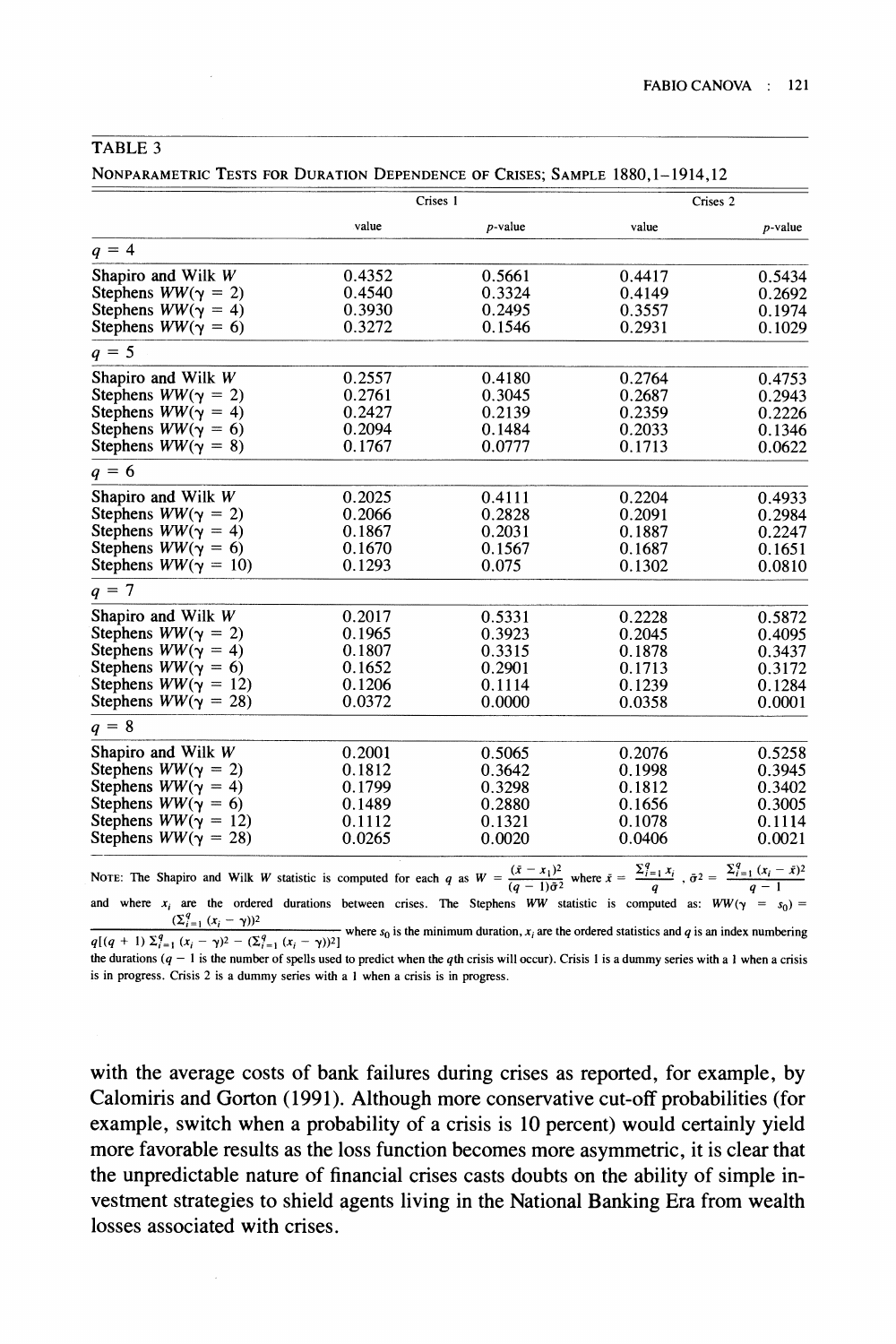#### **5. CONCLUSIONS**

**This paper empirically investigates the nature of financial crises in the United States for the period 1880-1914. It is shown that there were variables known to agents one month before the explosion of a crisis that were significant in explaining the economic conditions conducive to crises, that the probability of crises was seasonal, and that business cycle events had little effect on the probability of crises. Despite these "in-sample" findings, the out-of-sample forecasting ability of every model examined was poor. The only exception was a model including measures of volatility of financial aggregates as independent variables that predicted that in 1884 and 1901 the crises with at least 50 percent probability.** 

**Several conclusions can be drawn from this study. First, movements in financial variables typically associated with money market stringency and financial market weakness (an increase in short-term interest rates, a drop in asset prices, a sharp reduction in banks' excess cash reserves) appear to be relevant to predict some of the crises in the sample. On at least two occasions agents could have avoided some of the wealth losses using available information and simple forecasting rules. In the six other occasions, however, the signals given by financial and monetary markets were not sufficient to accurately predict the outburst of a crisis. To explain these episodes one therefore has to rely on the occurrence of an extraordinary event not captured by the forecasting model or on the presence of self-fulfilling expectations. Second, while measures of financial market volatility are useful in predicting two crises, in no occasion do variations in the deposit-to-currency ratio act as a leading indicator for crises. Therefore, it unlikely that bank runs "caused" financial crises. Instead, bank runs were probably the endogenous outcome of severe disturbances in financial markets. Third, given the various degree of predictability of different crises, it is unlikely that the mechanism generating the eight crises in the sample was the same.** 

**Two caveats need to be mentioned before embracing these conclusions. One concerns the nature of the data. The monthly average series that are available are not entirely appropriate because they tend to smooth out those outliers that could be useful in predicting the occurrence of crises. Ideally, in conducting these exercises :; . one would like to have point-in-time data for all the series.** 

**The second concern involves the sampling interval used. A month may be too long an interval of time to predict the occurrence of certain crises. Since the earlier crises included in the sample lasted less than a month, the sampling of the variables of interest may be too infrequent to produce an adequate forecasting model. A study using weekly data is therefore necessary to cross-validate the conclusions obtained in this paper.** 

#### **LITERATURE CITED**

**Andrew, Piatt A., "The Influence of Crops upon Business in America." Quarterly Journal of Economics 20 ( 1907), 323-51.** 

**. Statisticsfor U.S., 1867-1909. 61st Congress, 2nd Session, Senate Document 570, vol. 6, n. 5606, Washington, D.C.: National Monetary Commission, 1910.**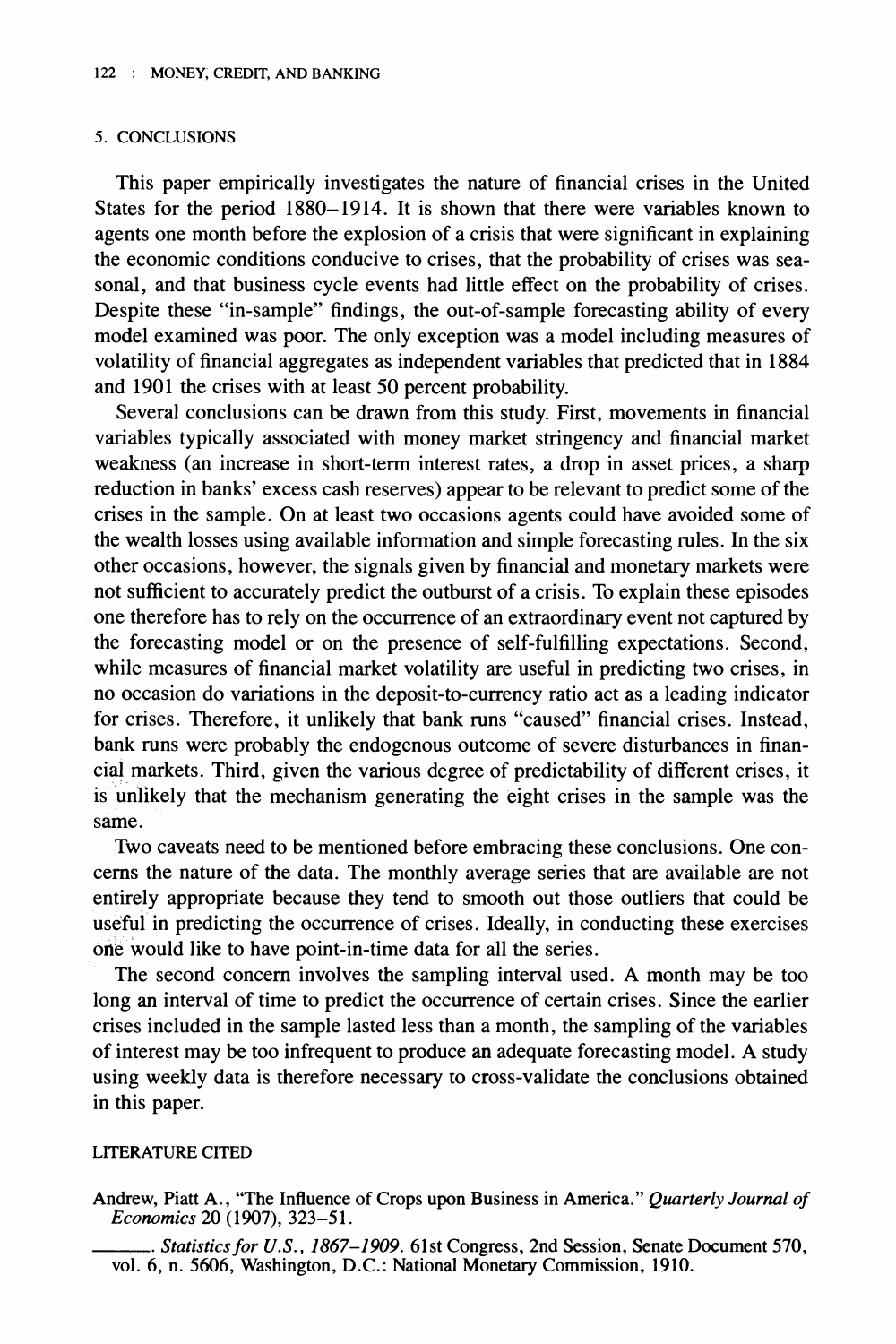- **Barro, Robert. "Interest Rate Targeting." Journal of Monetary Economics 23 (1989), 1-35.**
- **Bordo, Mike. "The Impact and the International Transmission of Financial Crises: Some Historical Evidence." Rivista di Storia Economica 2 (1985), 41-78.**
- **Cagan, Phil. The Determinants and the Effects of Changes in the Stock of Money. New York: Columbia University Press, 1965.**
- **Calomiris, Charles, and Gary Gorton. "The Origin of Banking Panics: Models, Facts and Bank Regulation." In Financial Markets and Financial Crises, Glen Hubbard, editor, pp. 110-57. Chicago, Il.: Chicago University Press for the NBER, 1991.**

**Canova, Fabio. "The Sources of Financial Crises: Pre and Post Fed Evidence." International Economic Review 32 (1991), 689-713.** 

**Chari, V. V. "Banking without Deposit Insurance or Bank Panics: Lessons from a Model of the U.S. National Banking System." Federal Reserve Bank of Minneapolis Quarterly Review (Summer 1989), 3- 19.** 

- → Chari, V. V., and Ravi Jagannatthan. "Banking Panics, Information, and Rational Expecta**tions Equilibrium." Journal of Finance 43 (1988), 749-60.**
- → Clark, Truman. "Interest Rates Seasonals and the Federal Reserve." Journal of Political **Economy 94(2) (1986), 76- 123.** 
	- **Comptroller of the Currency. Reports. Washington, I).C.: Government Printing Office, 1880-1915.**
	- **Cowles, Alfred III, and Associates. Common Stock Indexes, 2d ed. Cowles Commission Monograph no. 3, Bloomington, Ind.: Principia Press, Inc., 1939**
- → Dewald, William. "The National Monetary Commission: A Look Back." *Journal of Money*, **Credit, and Banking 4 (November 1972), 930-56.**
- → Diamond, Peter, and Phil Dybvig. "Bank Run, Deposit Insurance and Liquidity." *Journal of* **Political Economy 9 l ( 1983), 401 - 19.** 
	- Diebold, Frank, and Glen Rudebush. "Scoring the Leading Indicators." *Journal of Business* **62** (1989), 212-33.
		- **. "A Nonparametric Investigation of the Duration Dependence of the American Business Cycle." Journal of Political Ecoxomy 99 (1990), 596-616.**
	- Eichengreen, Barry, and Richard Portes. "The Anatomy of Financial Crises." In *Treats to* **International Financial Stability, edited by R. Portes and A. Swoboda, pp. 10-58. New York: Cambridge University Press, 1987.**
	- Fisher, Erwin. "The Debt Deflation Theory of the Great Depression." *Econometrica* 1 **( I 933), 537\_57.**
	- **Friedman, Milton, and Anna Schwartz. A Monetary AIistory of the United States, 1867- 1960. Princeton University Press, 1963.**
	- Gorton, Gary. "Banking Panics and Business Cycles." Oxford Economic Papers 60 (1989), **751-81.**
	- **Good}lart, Charles A. E. The Business of Banking 1891-1914. London: Weindenfield & Niciolson, 19?2.**
	- **Jacklin, Charles J. "Demand Deposit, Trading Restrictions and Risk Sharing." In** *Contractual* Arrangements for Intertemporal Trade, edited by Edward Prescott and Neil Wallace. Minneapolis: University of Minnesota Press, 1987.
	- **Jevons, Stanley. Investigation in Currency and Finance. London: Macmillan, 1884.**
	- **Juglar, Clemens, and De Courcy W. Thom. A Brief History of Panics. New York: M. Kelley Publisher. 1915.**
	- **Kemmerer, E. W. Seasonal Variation in the Demand for Currency and Capital. Washington, D. C .: National Monetary Commission, 22, 1910.**